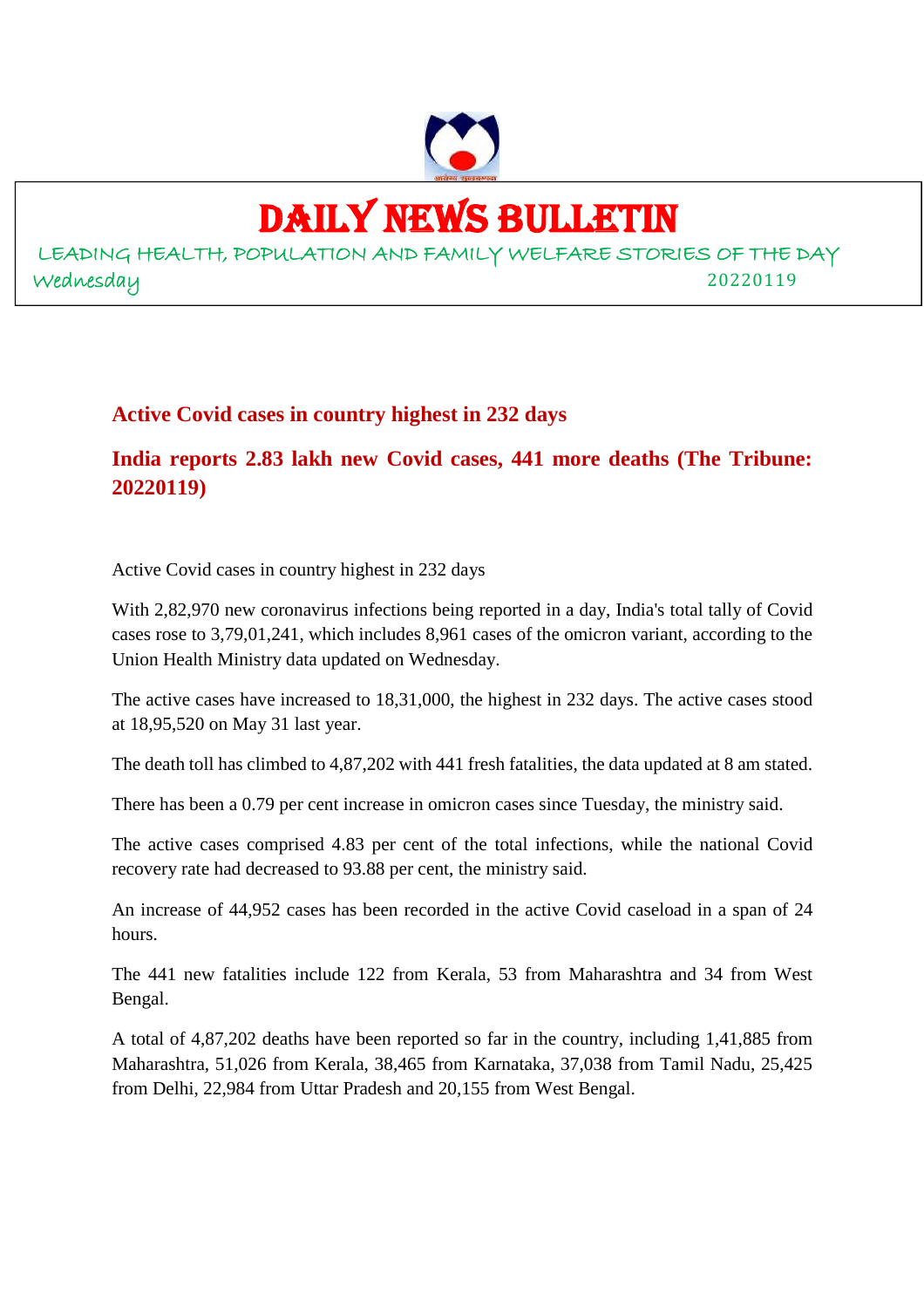Delhi govt deploys nodal officers to monitor Covid patient care, vaccination at pvt facilities

Government hospitals have also been asked to find suitable replacement for retired and transferred nursing personnel

#### **Vaccination Facilities**

# **The Delhi government deployed senior nursing officers from public hospitals as nodal officers to monitor the management of Covid patients and vaccination at private facilities. (The Tribune: 20220119)**

https://www.tribuneindia.com/news/nation/delhi-govt-deploys-nodal-officers-to-monitorcovid-patient-care-vaccination-at-pvt-facilities-362596

Government hospitals have also been asked to find suitable replacement for retired and transferred nursing personnel.

"The competent authority is pleased to deploy senior nursing officers as nodal officers in various private health care facilities from Delhi government hospitals to monitor management of Covid patients along with monitoring of Covid vaccination," read an order issued by the health department on Tuesday.

Delhi on Tuesday logged 11,684 fresh Covid cases and 38 more deaths due to the viral disease, while the positivity rate declined to 22.47 per cent, according to a bulletin issued by the health department.

The national capital had reported 12,527 fresh Covid cases and 24 deaths due to the disease on Monday, while the positivity rate stood at 27.99 per cent.

A total of 2,730 patients are admitted to hospitals, including 139 on ventilator.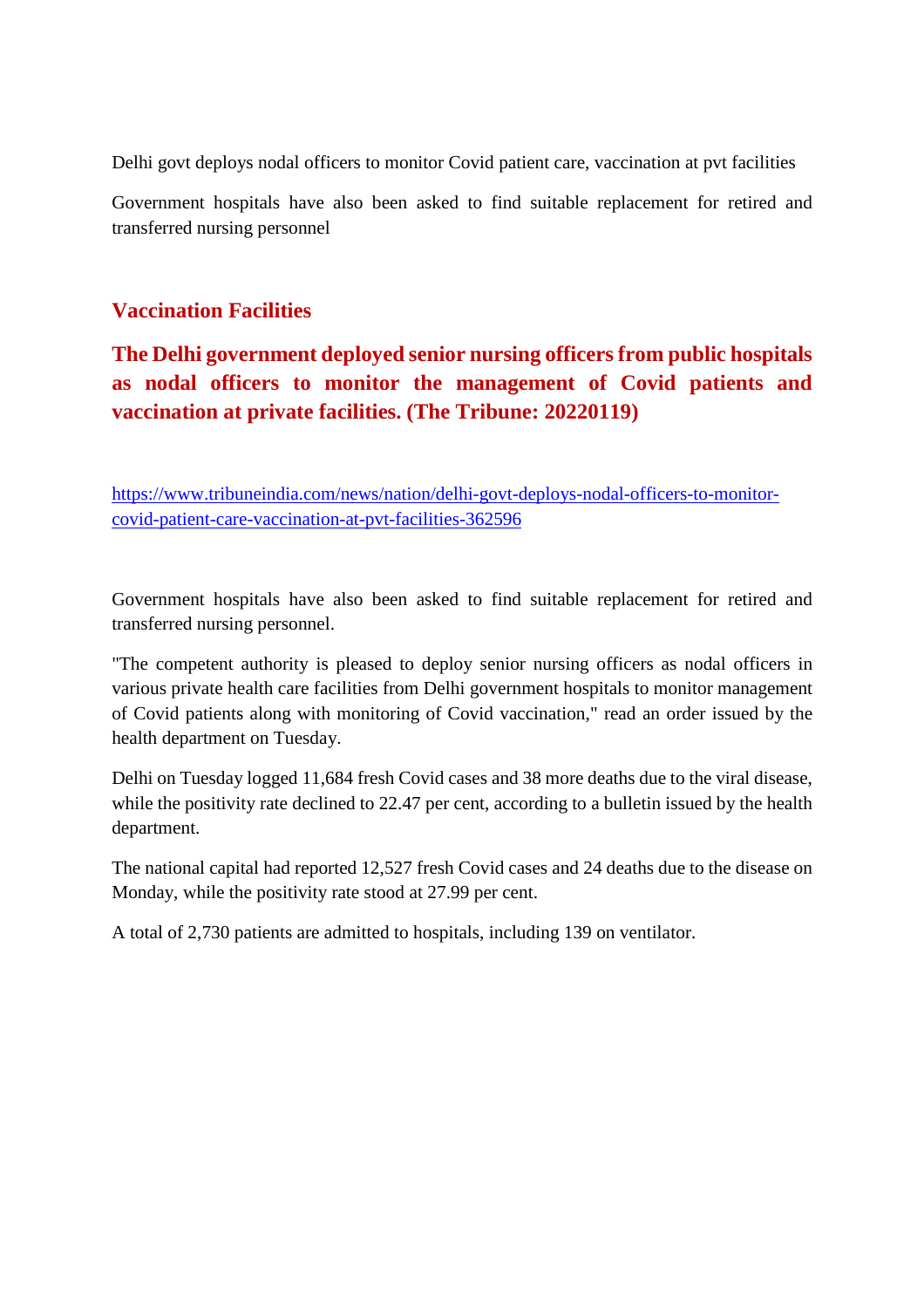# **Go for test for TB, other conditions if cough persists for more than 2-3 weeks: Revised clinical guidance for Covid patients (The Tribune: 20220119)**

https://www.tribuneindia.com/news/nation/go-for-test-for-tb-other-conditions-if-coughpersists-for-more-than-2-3-weeks-revised-clinical-guidance-for-covid-patients-362338

No evidence of injectable steroids benefitting Covid patients not requiring oxygen supplementation or in continuation after discharge, says union health ministry

Go for test for TB, other conditions if cough persists for more than 2-3 weeks: Revised clinical guidance for Covid patients

A medic conducts Covid-19 testing of healthcare workers at a government hospital, in Hyderabad on Tuesday. PTI photo

The Union Health Ministry has advised Covid patients to go for tests for tuberculosis and other conditions if cough persists for more than 2-3 weeks.

The revised 'Clinical Guidance for Management of Adult Covid-19 Patients' issued by AIIMS, ICMR-Covid-19 National Task Force and Joint Monitoring Group (DGHS) under the health ministry on Monday underlined there is no evidence of injectable steroids benefitting Covid patients not requiring oxygen supplementation or in continuation after discharge.

Anti-inflammatory or immunomodulatory therapy, such as steroids, can have the risk of secondary infection like invasive mucormycosis, when used too early, at higher dose or for longer than required, they highlighted.

If cough persists for more than two-three weeks, one should opt for investigation for tuberculosis and other conditions, the revised guidelines stated.

The revised guidelines continue to recommend emergency use authorisation (EUA) or off-label use of remdesivir in patients with "moderate to severe" disease and those with no renal or hepatic dysfunction within 10 days of the onset of any symptom.

It warned against use of the drug for patients who are not on oxygen support or in home settings.

According to the guidelines, EUA or off-label use of the tocilizumab drug may be considered for use in the presence of severe disease, preferably within 24 to 48 hours of onset of severe disease or intensive care unit (ICU) admission.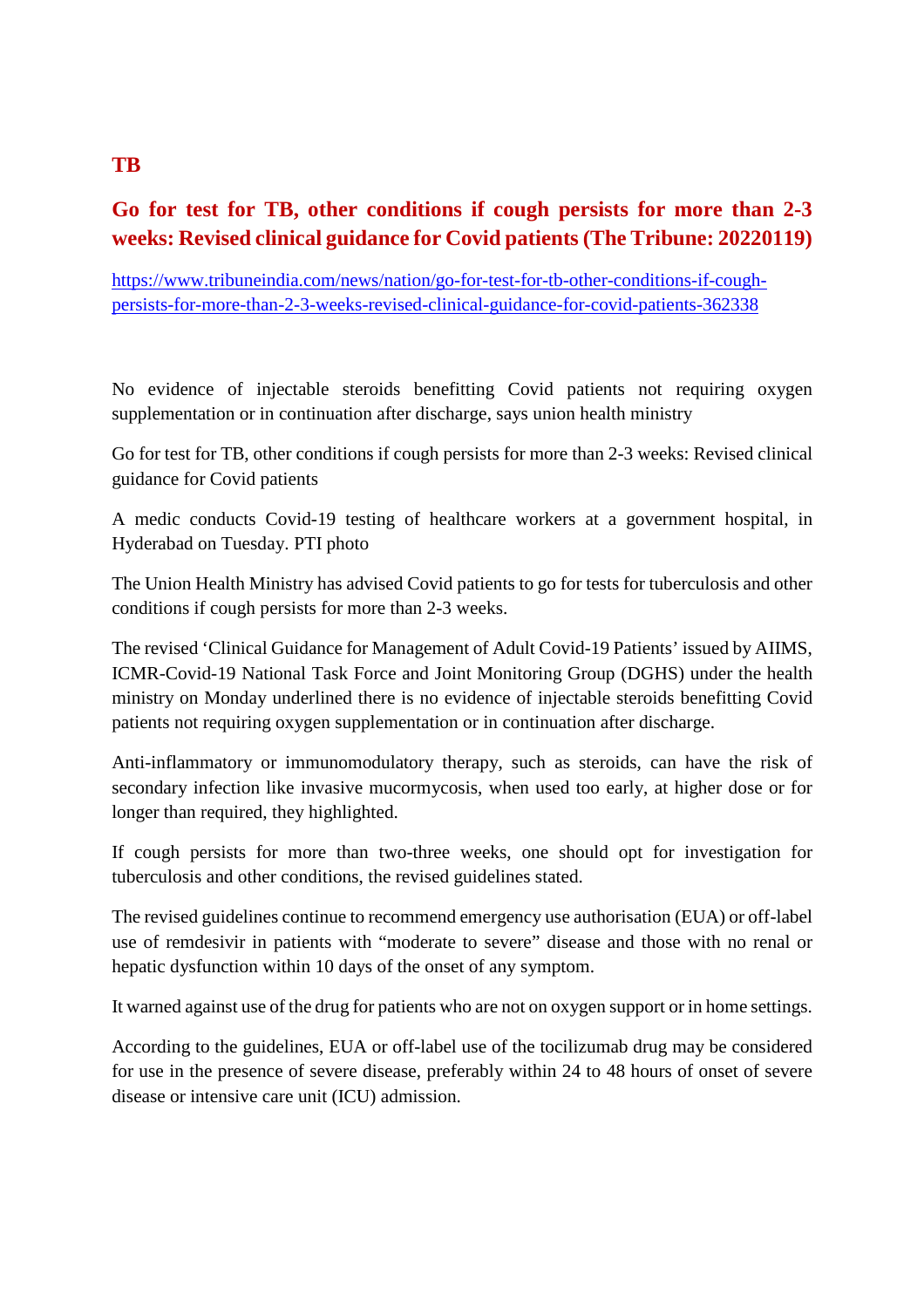Tocilizumab may be considered for patients with significantly raised inflammatory markers, and not improving despite use of steroids with there being no active bacterial, fungal or tubercular infection, they stated.

Coronavirus patients have been classified into those affected by mild, moderate and severe disease, the guidelines stated.

Injection methylprednisolone 0.5 to one mg/kg in two divided doses, or an equivalent dose of dexamethasone, can be given usually for 5-10 days in moderate cases, the guidelines stated. The same drug in two divided doses of one to two mg/kg can be given for same duration in severe cases.

"Inhalational budesonide (given via metered dose inhaler/dry powder inhaler) at a dose of 800 mcg BD for five days can be given in mild cases if symptoms (fever and/or cough) are persistent beyond five days of disease onset," it was stated in the guidelines.

According to the guidance note, upper respiratory tract symptoms without shortness of breath or hypoxia has been categorised as mild disease and have been advised home isolation and care. Those suffering from mild Covid should seek medical attention if they have difficulty in breathing, high grade fever, or severe cough lasting for more than five days.

Those having breathlessness with SpO2 fluctuating between 90-93 per cent, can get admitted to a ward, and they will be considered moderate cases. Such patients should be given oxygen support and awake proning should be encouraged in all patients requiring supplemental oxygen therapy, in sequential position changes every two hours, the guidelines stated.

Respiratory rate over 30 per minute, breathlessness or SpO2 lower than 90 per cent on room air should be considered as severe disease and such patients have to admitted to an ICU as they will need respiratory support, they said.

Such patients should be put on respiratory support. Non-invasive ventilation (NIV) -- helmet or face mask interface depending on availability—may be considered in those with increasing oxygen requirements if work of breathing is low.

High flow nasal cannula should be considered in patients with increasing oxygen requirements. Intubation should be prioritised in patients with high work of breathing if NIV is not tolerated and institutional protocol for ventilatory management should be used when required, the new guidelines stated.

Those aged above 60 years, or those having cardiovascular disease, hypertension and coronary artery disease diabetes mellitus and other immunocompromised states, such as HIV, active tuberculosis, chronic lung, kidney or liver disease, cerebrovascular disease or obesity are at high risk for severe disease and mortality, the guidelines stated.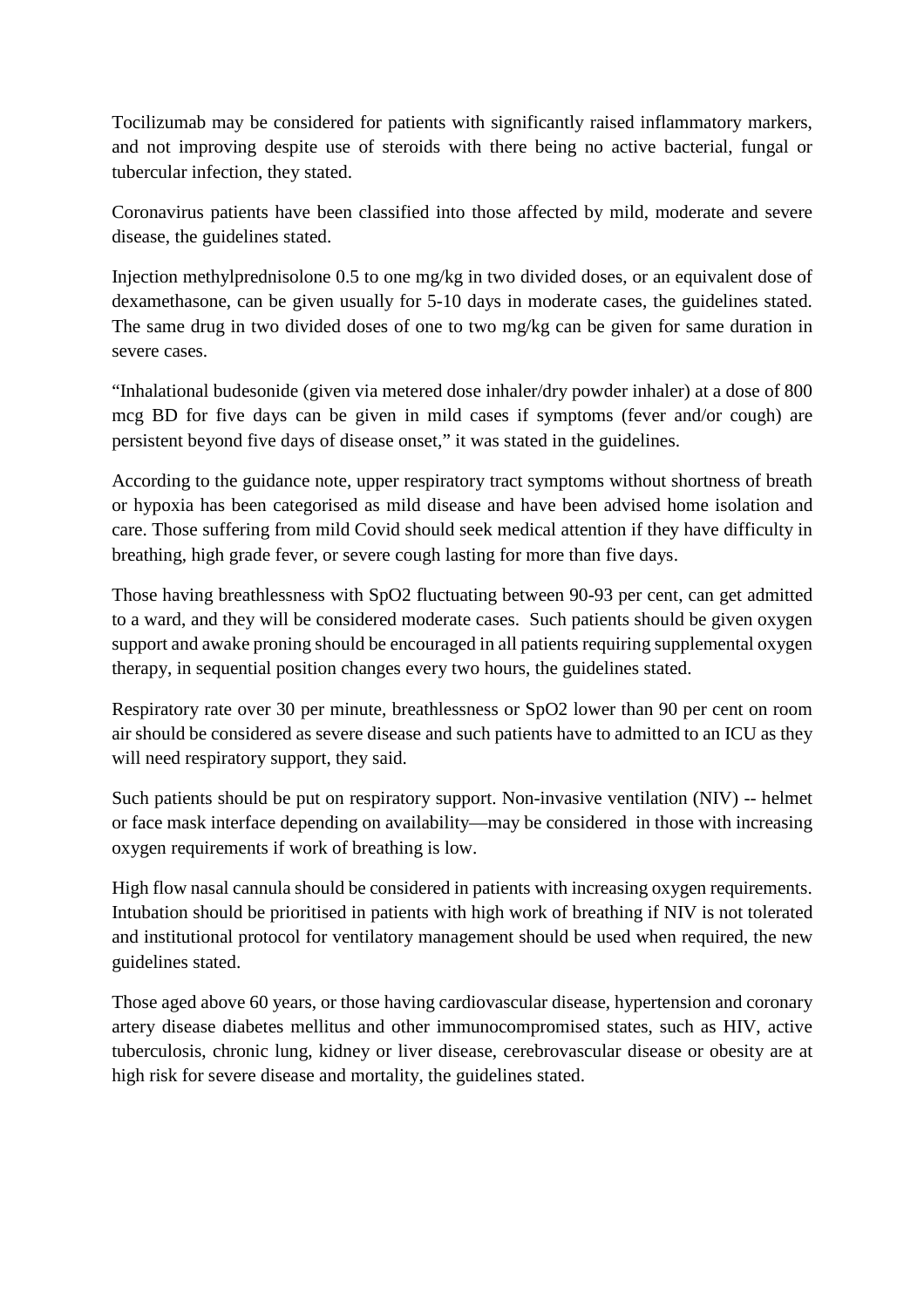### **Covid-19 forces**

# **Covid-19 forces massive cut in R-Day ceremony (Hindustan Times:20220119)**



https://epaper.hindustantimes.com/Home/ArticleView

The spectator count at India's biggest ceremonial event, the Republic Day parade, will be massively curtailed this year due to Covid-related restrictions with only 5,000 to 8,000 people allowed entry to Rajpath to witness the spectacular display of the country's military might and cultural heritage, top officials familiar with the matter said on Tuesday.

"We do not want the parade to become a superspreader event in the midst of the third Covid wave. The number of spectators has been significantly curtailed. We are still working on the final numbers but it's going to be between 5,000 and 8,000 people" said one of the officials cited above. Only double vaccinated adults and single vaccinated children of age 15 and above will be allowed entry.

The January 26 parade was attended by around 25,000 spectators amid the ebbing second wave, compared to around 125,000 people who typically turned up to watch the event in the prepandemic era.

A new show with 1,000 drones is expected to add sparkle to the Beating Retreat ceremony on January 29, which marks the culmination of the Republic Day celebrations.

"This 'Make in India' initiative (drone show) has been organised by a startup, Botlab Dynamics, supported by Indian Institute of Technology, Delhi and the department of science and technology. Only the US, Russia and China have the capability for a show with 1,000 drones," the official said. The duration of the show will be 10 minutes.

The parade will begin at 10.30 am, instead of the traditional timing of 10 am, for better visibility to the parade and the fly past --- the highlight of the event.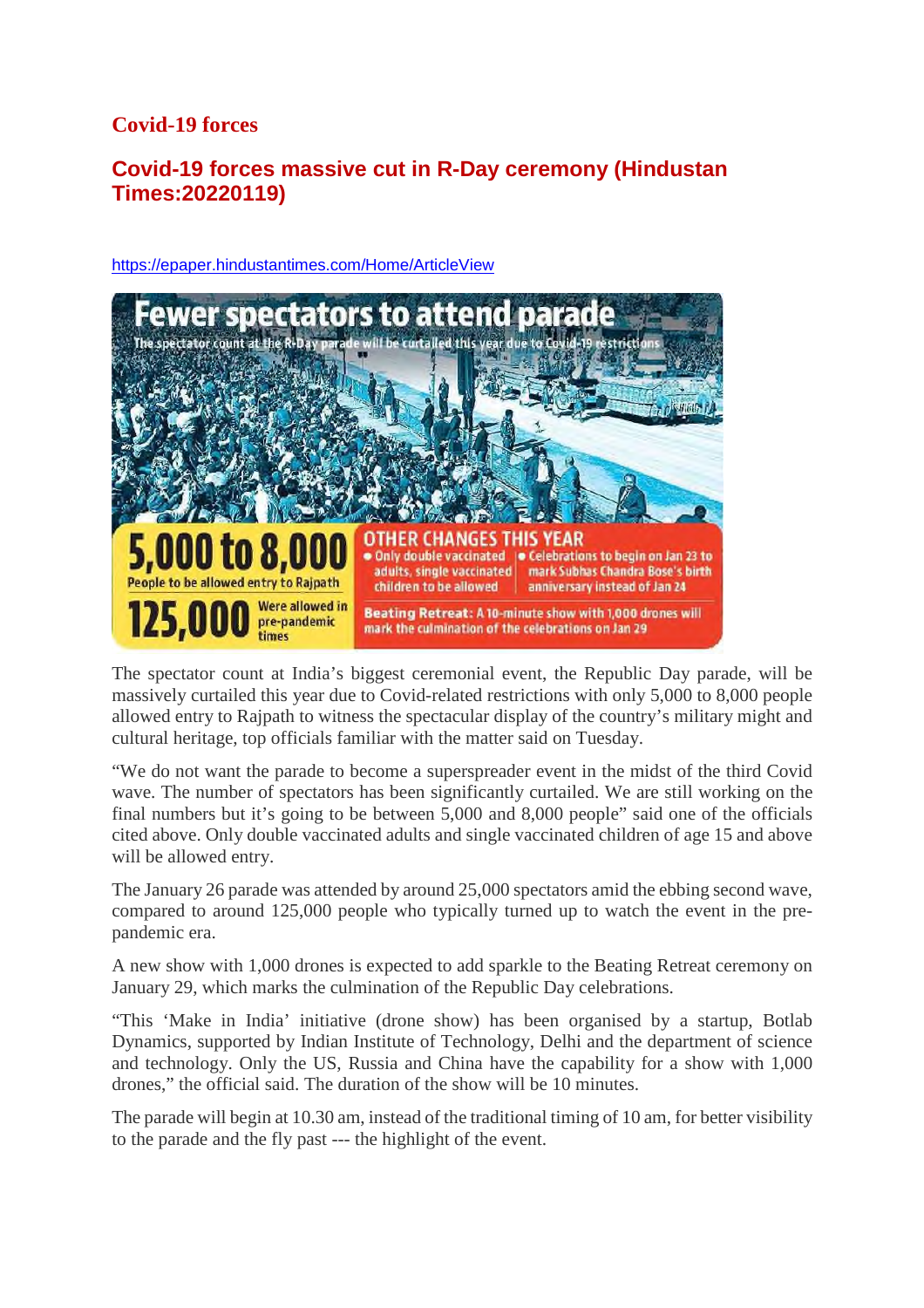The fly past, comprising 75 aircraft in India's 75th year of Independence, will feature flying formations to commemorate some moments of India's decisive victory over Pakistan in the 1971 war, including the historic Tangail airdrop and the Meghna heli-borne operation.

The defence ministry has conceptualised a raft of new events to mark the celebrations as the country is also observing the 75th year of its Independence, a second official said.

This year onwards, Republic Day celebrations will begin on January 23, the birth anniversary of the iconic freedom fighter Subhas Chandra Bose, instead of January 24, and culminate on January 30, Mahatma Gandhi's death anniversary.

This year marks Bose's 125th birth anniversary. On January 23, Prime Minister Narendra Modi will present the Subhas Chandra Bose Aapda Prabandhan Puraskar for outstanding work in disaster management at a ceremony to be held at India Gate, said a third official.

On January 26, the National Cadet Corps (NCC) will launch a programme called Shaheedon ko Shat Shat Naman, as part of the Azadi ka Amrit Mahotsav, to honour the sacrifices of fallen heroes. "The next of kin (NOK) of around 5,000 fallen heroes will be presented the 'Plaque of Gratitude,' by NCC cadets. Each plaque signed by the PM. This activity will be carried out around the same time when the PM pays homage at the National War Memorial in New Delhi," the first official said.

This will mark the beginning of the programme, which will carry on till August 15, 2022 by when the cadets would have felicitated the NOKs of all 26,466 fallen heroes whose names are inscribed on the memorial.

Huge scrolls, measuring 75 metres by 15 feet each, will serve as view cutters in the spectator stands along Rajpath. "Ten scrolls were prepared taking inspiration from the unsung heroes of the freedom struggle," the official said.

For the first time, dancers taking part in the cultural segment of the parade have been selected through a nation-wide competition called 'Vande Bharatam,' which ended with the selection of 600 dancers. The aim of the competition was to hunt for dancing talent from across the country and provide equal opportunity to all to perform at the parade, the officials said.

Ten large LED screens, five on either side of Rajpath, will be installed for a better viewing experience. The invitation cards for the parade will be different too this year. The seeds of medicinal plants such as ashwagandha, aloe vera and amla will be embedded in the invites for people to plant them later.

This year, the government has also reserved seats for people who usually do not get an opportunity to witness the parade. Seats have been earmarked for autorickshaw drivers, construction workers, safai workers and frontline health workers at both the parade and the Beating Retreat ceremony.

#### **Daily cases, positivity dip sharply in Capital**

**Daily cases, positivity dip sharply in Capital (Hindustan Times:20220119)**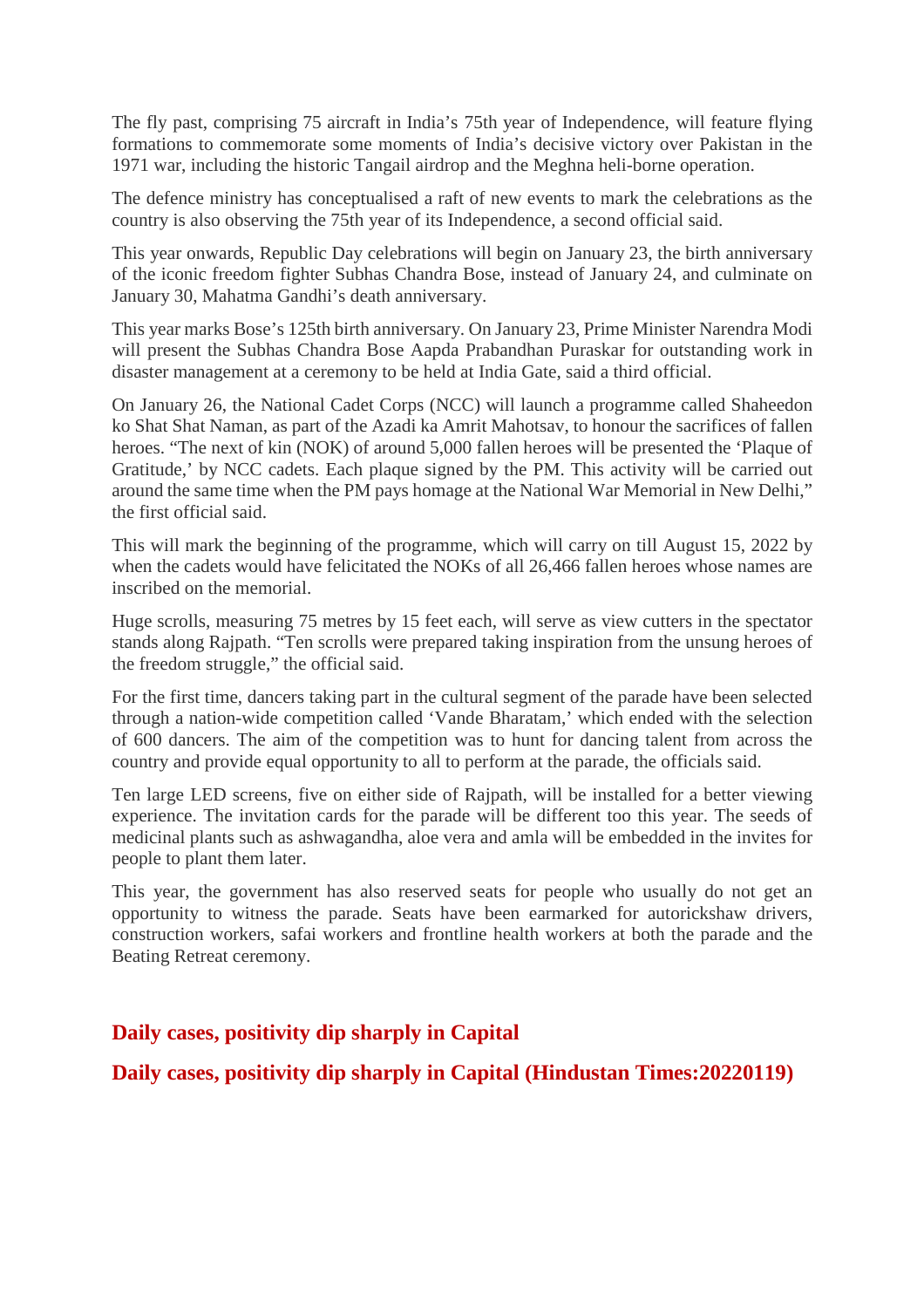

The Capital added 11,684 new cases of Covid-19, according to the health bulletin released on Tuesday that showed a drastic drop in the share of tests turning positive, reinforcing signs that the outbreak may have begun to taper.

Officials aware of the matter said they will continue to watch these trends further to take any decision on restrictions, while experts separately said Omicron is now virtually the only variant causing infections in the city, which has helped keep hospitalisation rates low.

Senior officials of Delhi's government's health department said the share of Omicron variant in community samples sent for genome sequencing has been consistently increasing, reaching nearly 95% in the last week, up from 62% in the last week of December.

SK Sarin, director of the Institute of Liver and Biliary Sciences (ILBS) said similar trends were seen at his facility with nearly 90-95% samples among the total samples tested in Delhi turning out to be of the Omicron variant. P3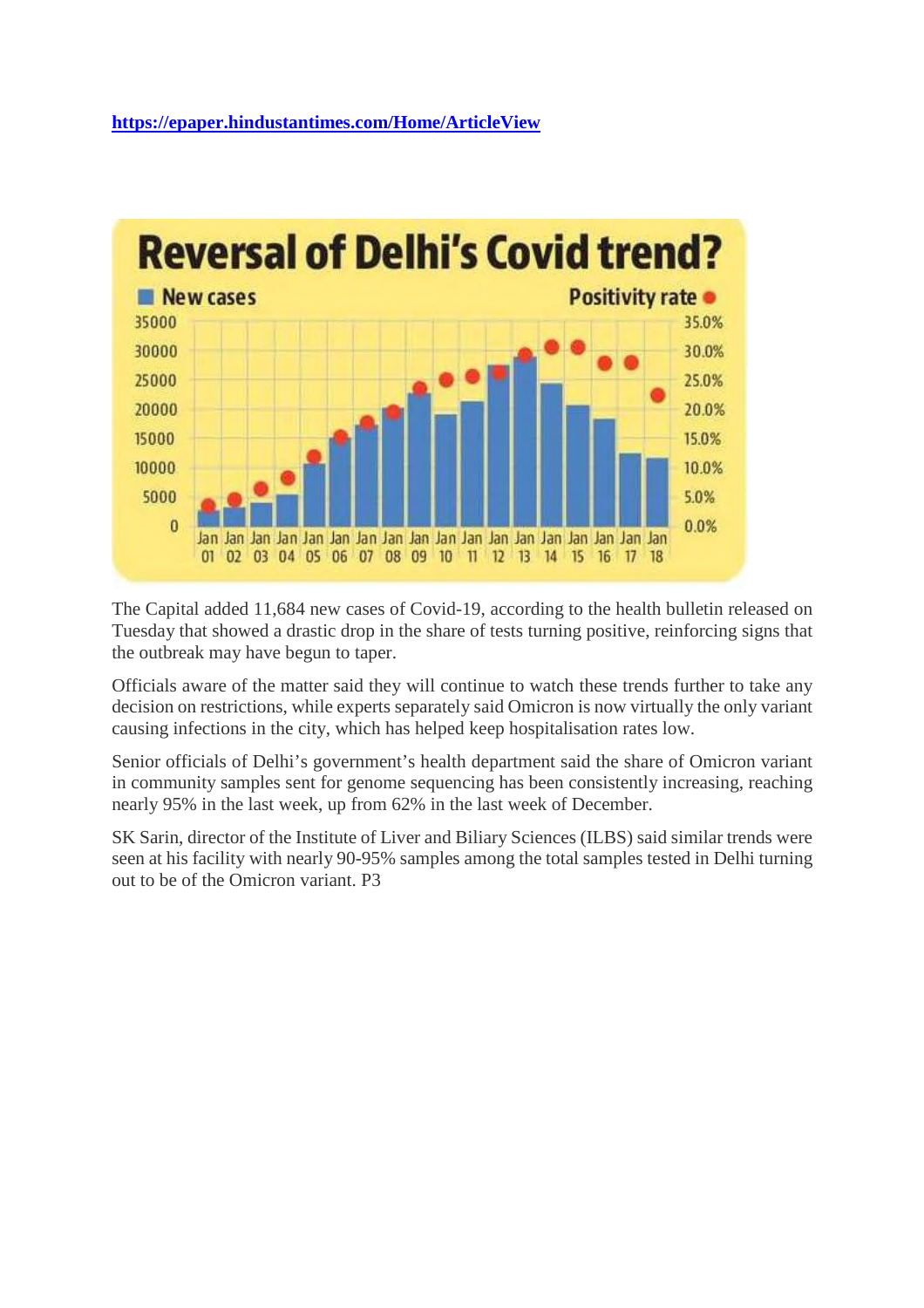#### **Cases, positivity rate**

# **Cases, positivity rate decline but restrictions may remain (Hindustan Times:20220119)**

**https://epaper.hindustantimes.com/Home/ArticleView**



A doctor checks a patient at the Covid-19 care centre at Shehnai Banquet in central Delhi. Even as number of daily cases has dropped, officials said they are monitoring the situation. sanchit khanna/ht

There are no plans yet to rollback some of the Covid-19-related restrictions on activities and movement of people, Delhi government officials privy to discussions said on Tuesday, even as the number of new cases grew at a significantly slower pace and the share of tests that turned positive also dropped.

There were a little under 12,000 cases on Tuesday, the second day this was under 15,000, and the positivity rate clocked in at 22.47%. Last week, Delhi's health minister Satyendar Jain earlier this week said some curbs, like the weekend curfew, could be rolled back if new cases stay under 15,000.

An official aware of the planning said the situation will be monitored further before relaxations are made. "There is going to be no relaxation in the ongoing restrictions in Delhi this week. Restrictions will continue till the situation comes in grip. The weekend lockdown will continue this weekend (January 22-23)," said this person, a senior official, who asked not to be named.

The decisions on restrictions are taken by the Delhi Disaster Management Authority (DDMA), which is headed by lieutenant governor Anil Baijal. A second senior official said no meeting of the DDMA has been scheduled this week so far. "It is likely that status quo will be maintained on all the previous DDMA orders this week. In all likelihood, the matter may be reviewed early next week ahead of Republic Day (January 26)," said this person, asking not to be named.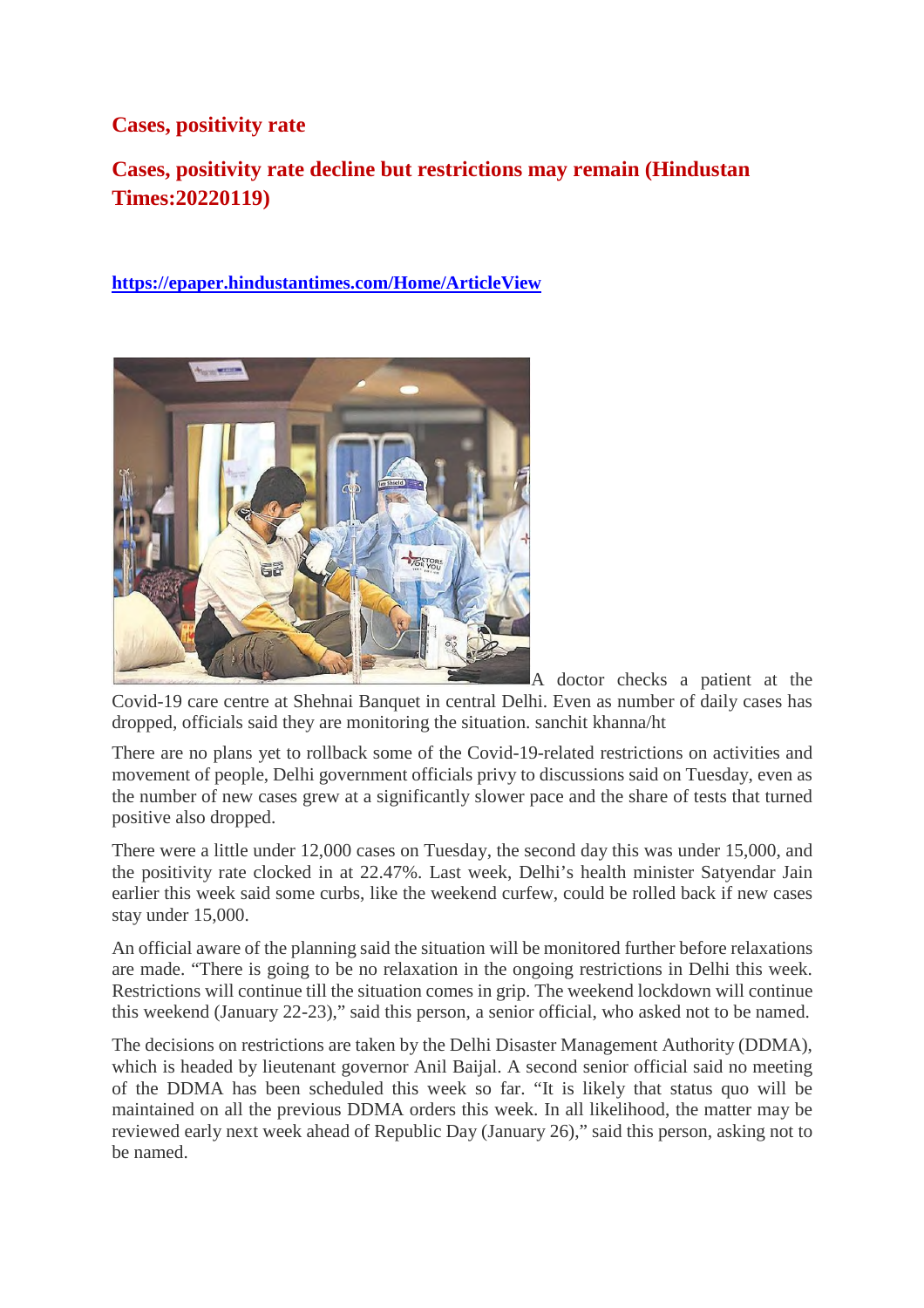A third official, from the health department, too said they will wait to see how the trend in cases holds. "We will be assessing the situation for a few more days," this person said, while adding that if a recommendation will then be sent to the DDMA accordingly.

Chief secretary Vijay Dev directed all concerned teams to increase Covid-19 testing from Wednesday, the first official quoted above added. The directive came after the ministry of health, in a letter dated January 17 (Monday), asked all states and Union Territories (UTs) to immediately increase testing in a strategic manner.

The Centre said it seemed from data that testing declined in many states and UTs, although the drop likely took place due to a change in guidelines that said people without symptoms need not be tested.

A host of restrictions are in place in Delhi, including a weekend curfew, a night curfew and a ban on high-risk, non-essential activities such as dining at a restaurant or going to a cinema.

Shops and malls are allowed to operate only on odd-even basis on weekdays and restaurants can only offer take-out meals.

These rules have been criticised by businesses, which say that they are excessive since the city's health infrastructure has adequate capacity to deal with even larger numbers of cases as the variant now causing infections is less likely to lead to serious disease.

The New Delhi traders' association (NDTA) on Tuesday wrote to chief minister Arvind Kejriwal urging him to allow all shops to operate on all weekdays till 8 pm. They requested that the existing rule of running shops in markets and malls in odd-even manner be lifted.

"Please note that by adopting an odd-even process, the crowd increases in front of a shop. Crowds will only reduce if all shops are allowed to open regularly till 8 pm," wrote Atul Bhargava, president of the association.

#### **Covid vaccine net**

#### **With special drive, Delhi's 3 jails race to bring inmates under Covid vaccine net (Hindustan Times:20220119)**

https://epaper.hindustantimes.com/Home/ArticleView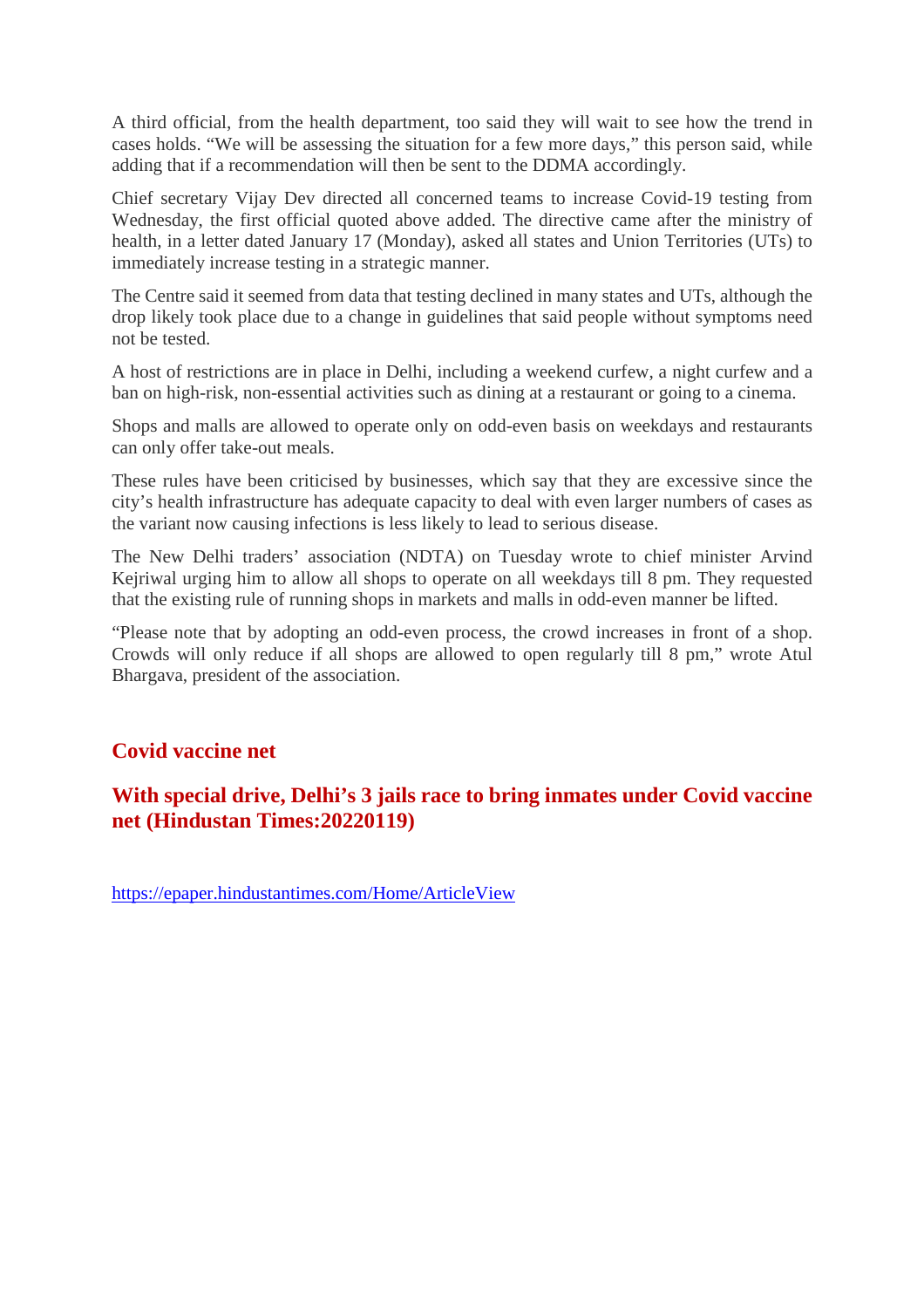| <b>First dose</b>                                      | <b>FOCUS ON PRISONS</b><br>Second dose                                                                                                                                                                                                                                                                                                                                                                                                                                 |                                                                                                                                                      |
|--------------------------------------------------------|------------------------------------------------------------------------------------------------------------------------------------------------------------------------------------------------------------------------------------------------------------------------------------------------------------------------------------------------------------------------------------------------------------------------------------------------------------------------|------------------------------------------------------------------------------------------------------------------------------------------------------|
| Jail                                                   | <b>Prisoners</b>                                                                                                                                                                                                                                                                                                                                                                                                                                                       |                                                                                                                                                      |
| Tihar<br>Mandoli                                       | 12,500<br>4,850<br>3,959 2337 3,321                                                                                                                                                                                                                                                                                                                                                                                                                                    | 11,200                                                                                                                                               |
| Rohini                                                 | 1,805 529 1,543                                                                                                                                                                                                                                                                                                                                                                                                                                                        |                                                                                                                                                      |
| • Inmates without Aadhaar card are being vaccinated by | <b>THE HURDLES</b><br>Discrepancy in count as those jabbed before landing in jail<br>are not immediately counted as vaccinated. With new<br>inmates arriving each day, the total count keeps<br>fluctuating. Efforts underway to immediately update<br>vaccination status of prisoners upon arrival in jail.<br>• Though resistance towards vaccination is negligible, a<br>group of 150 Nigerian inmates at Rohini Jail are refusing to<br>take the Covid-19 vaccine. | <b>Prisoners</b><br>released before<br>the second dose<br>will be given<br>certificates for<br>the first dose,<br>which will help<br>them in getting |

A majority of inmated lodged inside the Capital's, including those undergoing life sentences, have been inoculated under the Delhi government's special vaccination campaign for prisoners, officials said Tuesday.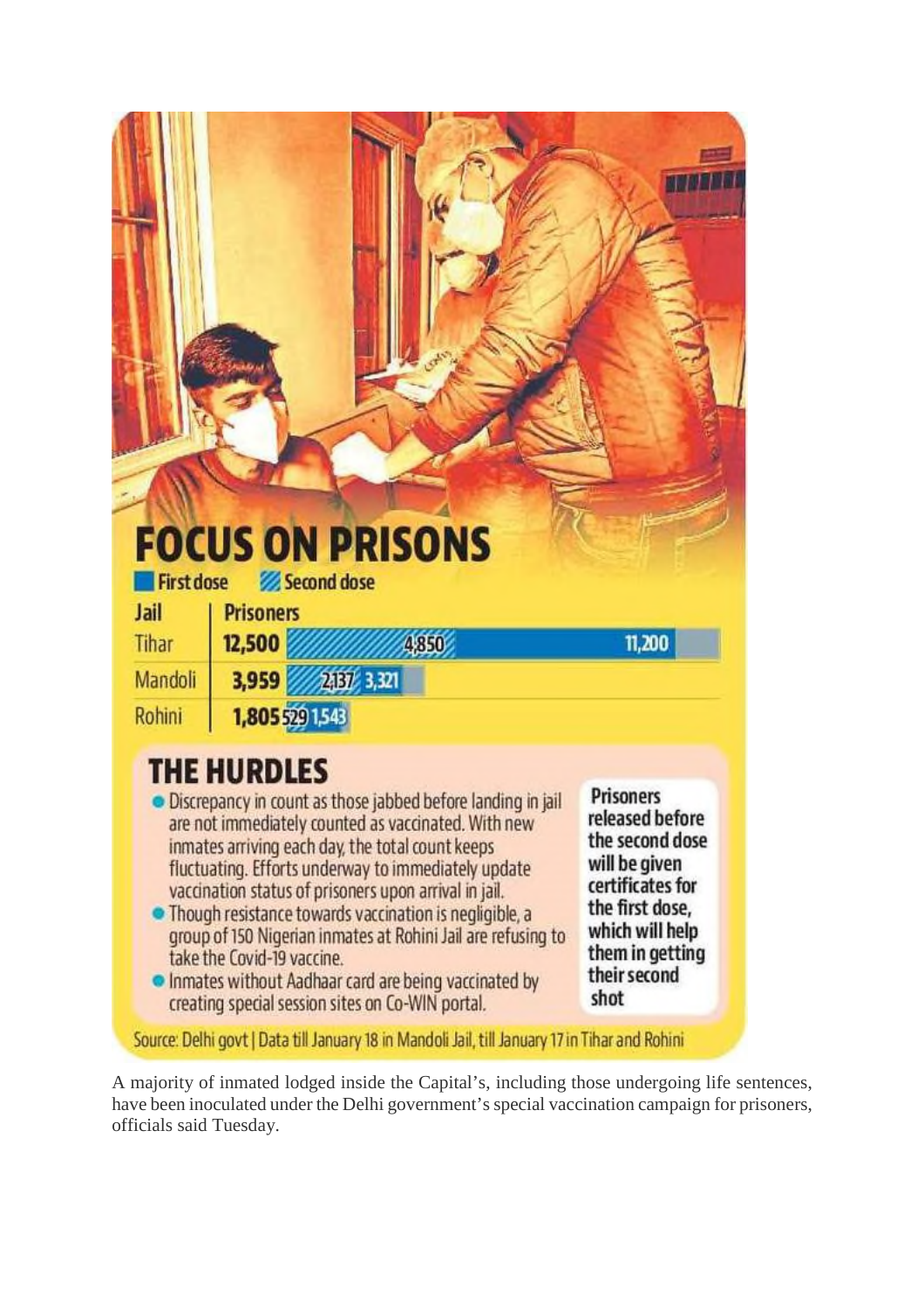In Delhi's largest jail--Tihar--almost 90% of the inmates have received the first Covid vaccine dose, while 85% of the inmates in Rohini Jail have received the first dose. In Mandoli Jail, almost 84% of the inmates have received the first dose, according to jail authorities.

Delhi's three prison complexes have been badly hit during the current wave of the pandemic (dominated by the Omicron variant of coronavirus) as well as in the past. The jails can accommodate 10,024 inmates, but currently house around 18,000 inmates, thus making social distancing challenging.

Vaccination against Covid-19 is crucial for protection from the virus, according to experts and real-world evidence from many countries. There has been negligible resistance towards vaccination from inmates, but a group of 150 Nigerian inmates in Rohini Jail are refusing to take the jab and authorities said they are still trying to convince them.

Women inmates, including those pregnant and lactating, have also been administered the vaccine, and there has been no side effect so far, officials said.

According to authorities, prisoners released before being administered the second dose of the vaccine are given certificates of the first dose to help them get their second dose.

"The jails are very close to achieving 100% first-dose coverage. Since new inmates arrive every day and the total number of inmates constantly changes, 100% vaccination coverage is challenging. Inmates jabbed in the jails are counted as vaccinated, while those vaccinated before arriving in jail are not immediately counted as vaccinated -- thus the vaccination coverage as compared to the total inmate population keeps changing on a day-to-day basis...Efforts are being made to immediately update the vaccination coverage status of prisoners upon arrival," a Delhi government official, who did not want to be named, said.

A North district administration official said the district administration is coordinating with the Rohini Jail officials to complete 100% first-dose vaccination as soon as possible. "A vaccination camp is being organised in the jail premises on Wednesday where we will try to vaccinate as many people as possible," the official said.

Since the prisoners do not have access to mobile phones, and some do not have ID proof either, jail authorities create special session sites on Co-WIN by using the identities and mobile phone numbers of medical officers to vaccinate such inmates.

An official from the West district, where Tihar Jail is located, said since inmates are not allowed mobile phones, "it was decided to vaccinate the prisoners by using the 'facilitator option' in Co-WIN. Vaccination for prisoners started on March 23, 2021, and since then we have administered over 16,000 doses – around 11,200 first doses and 4,850 second doses. The prisoners also include women... About 428 women prisoners have been vaccinated, of whom two were pregnant and four were lactating mothers," the official said.

In Tihar Jail, booster doses are also being administered to those eligible-- so far 625 doses have been administered, authorities said.

An official said that the Rohini Jail authorities, with the assistance of the district magistrate (North), are taking all steps to ensure all inmates are vaccinated as soon as they enter the jail. "Since April 2021, nearly 84% of the inmates have been vaccinated with single doses. Vaccination camps are organised to vaccinate the inmates regularly," the official said.

Dr Jugal Kishore, head of the department of community medicine at Safdarjung Hospital, said vaccinating jail inmates is important because they are living in overcrowded and poor hygienic conditions.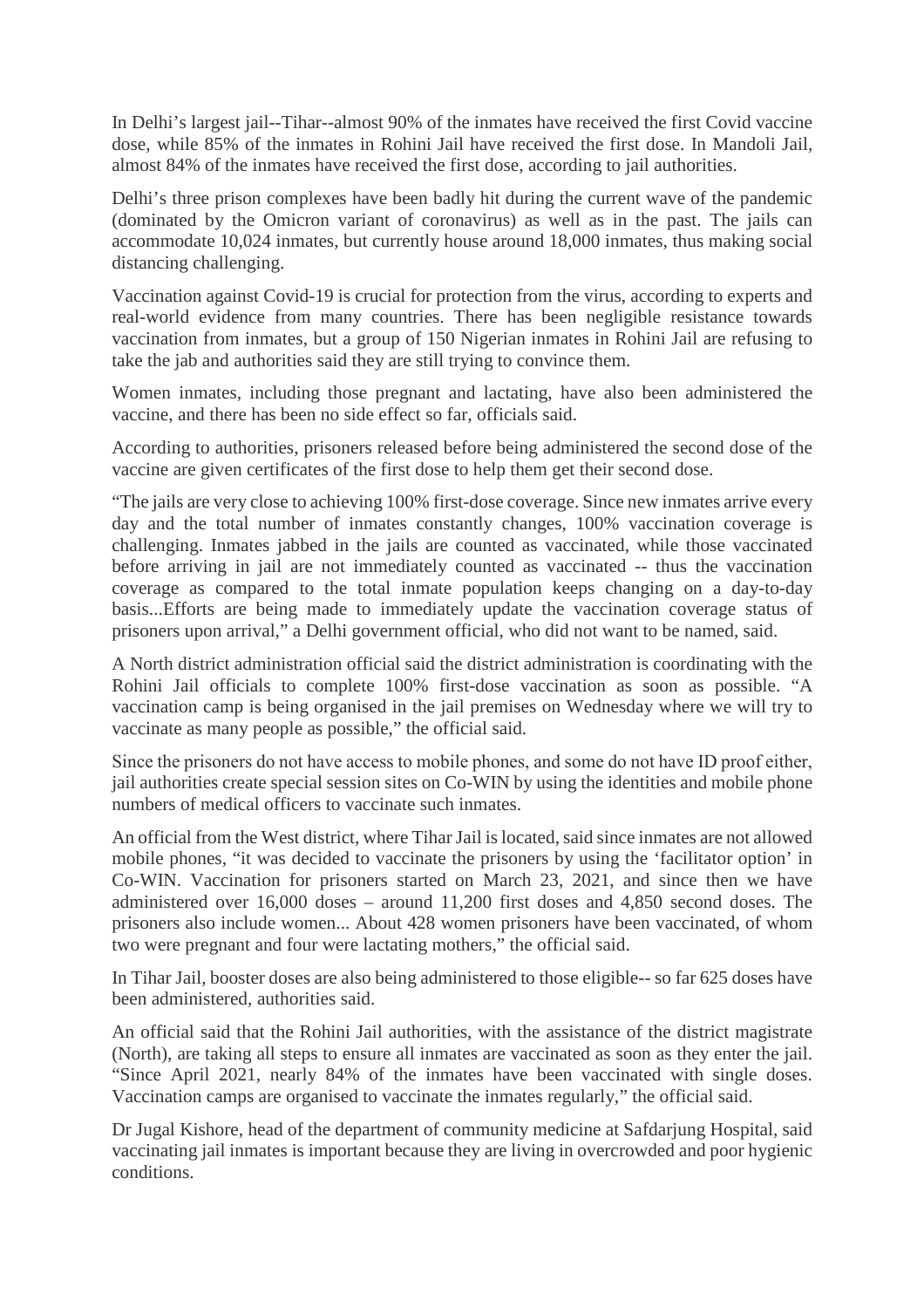"Such inmates should be vaccinated on priority. However, they should be encouraged to adopt Covid-appropriate behaviour, and should be asked to quit tobacco, and exercise and meditate regularly," said Dr Kishore.

Dr Lalit Kant, former head of the epidemiology and communicable diseases department in Indian Council of Medical Research (ICMR), said it was imperative to be careful of an outbreak of cases in jails. "Compared with the general population, the number of Covid-19 cases in jails is almost 5-6 times higher... providing Covid-19 vaccine would be beneficial to the inmates," Dr Kant said.

#### **Domestic Violance (The Asian Age:20220119)**

http://onlineepaper.asianage.com/articledetailpage.aspx?id=16108349



to their bodies. The woman, who is rendered physically

domestic violence, will

The state government will bear all expenses for treatment of the victims

Madhya Pradesh has of violence among all states and union territories in the country in the year 2020, the latest report of **National Crimes Record** 

Of the total cases regthe Protection of Women from Domestic Violence Act, 2005, in the country in 2020, almost 41% were from Madhya Pradesh.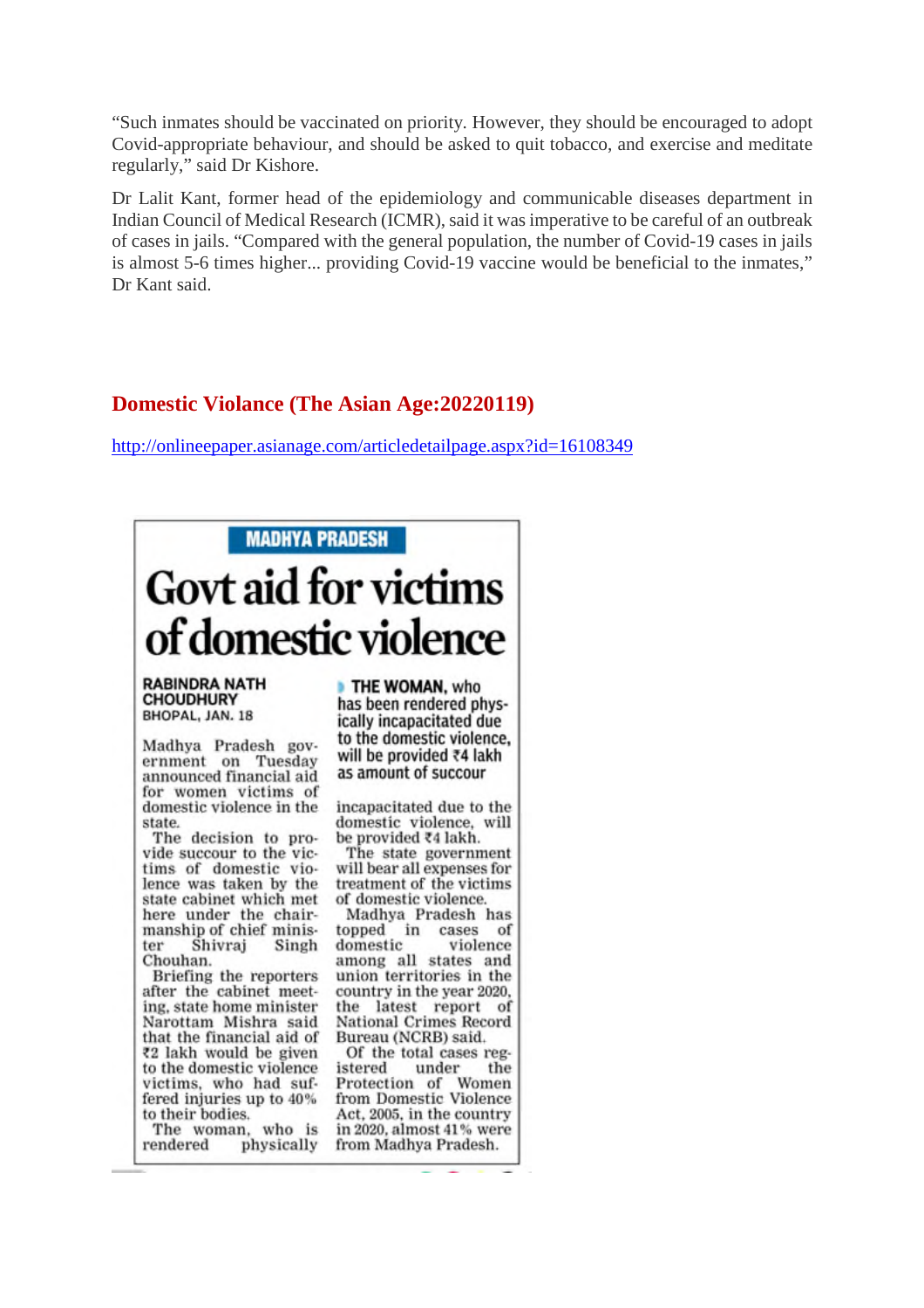#### **Mental health**

# **How to look after your mental health if you're at home with Covid-19 (The Indian Express:20220119)**

https://indianexpress.com/article/lifestyle/health/mental-health-home-covid-19-pandemicanxiety-7731036/

When living in a time of great uncertainty and threat, it can be difficult to remember and practice simple strategies to maximise wellness

omicron, covid anxietyFollow these simple tips to manage your anxiety. (Source: Getty Images/Thinkstock)

For many of us, catching COVID and isolating at home can be a lonely, scary and distressing experience. For those with a pre-existing mental illness, it can be even more difficult.

The following strategies are designed to help you look after your mental health if you get COVID and are isolating at home.

Remember the basics

When living in a time of great uncertainty and threat, it can be difficult to remember and practice simple strategies to maximise wellness.

If you're isolating at home with COVID, it's important to:

— manage fever and other symptoms like aches, pains and sore throat with paracetamol or ibuprofen.

— maintain a healthy diet

— keep your fluid intake up, particularly if you have a fever

Time to practise what we preach': Therapists on taking care of their mental health amid pandemic

— stop exercise for at least 10 days, and depending on the severity of your symptoms, return to exercise slowly (if you have any questions about returning to exercise, ask your GP)

— deep breathing, which can help lung function and help you stay calm during isolation and recovery, but this should be done in consultation with your doctor

— practise mindfulness to help cope with the inevitable anxiety around illness and isolation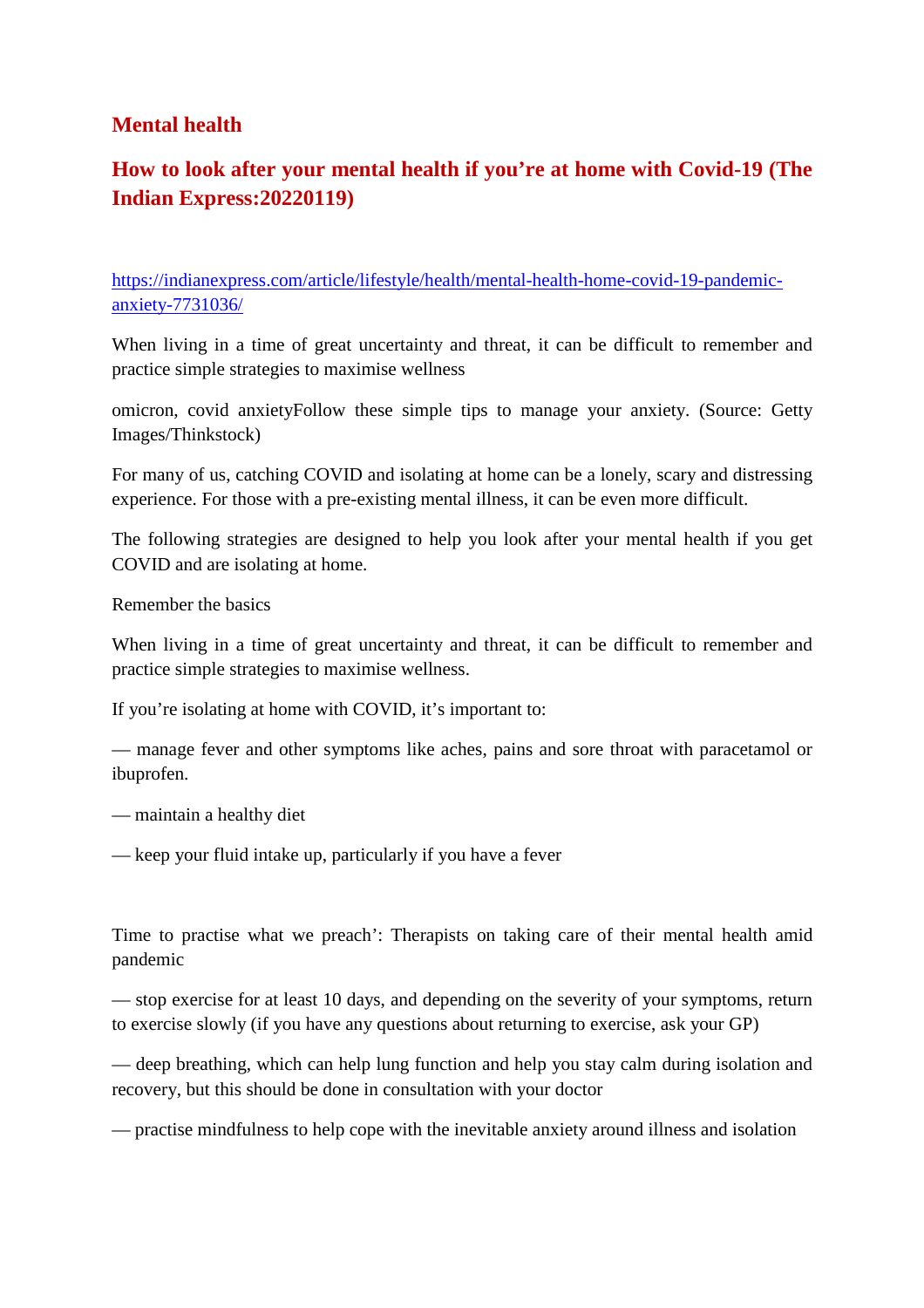— find distractions like reading, watching movies or doing a creative activity, which can help keep your brain from fixating on worry (this is particularly important for children)

mental health Time to talk about mental health amid the pandemic (Source: Pixabay)

— and stay connected with friends and family, online or over the phone.

It's important to monitor your COVID symptoms. The Royal Australian College of General Practitioners has a useful symptom diary to assist with this. Or use the Healthdirect symptom checker to decide whether you need medical help.

If you live alone, you should arrange for someone to contact you regularly to make sure you are managing.

Some coping strategies to avoid

During times of anxiety and uncertainty, such as isolating at home with COVID, it's understandable people may turn to drugs and alcohol, unhealthy eating, gambling, or other addictions to manage psychological discomfort.

These strategies may temporarily alleviate stress. But they can cause more mental health issues in the longer term.

It's also important to avoid 'doom scrolling', which is the tendency to continue to scroll through bad news on your mobile phone, even though the news is saddening, disheartening or depressing.

You might want to disengage from mainstream or social media if it has become harmful to your mental health.

ALSO READ |How does a cluttered house affect your mental health? A psychologist explains

It's been extra hard for those with mental illnesses

The pandemic has made living with mental illness even more difficult.

The last few years have been challenging and exhausting for many. People with mental illnesses, and other chronic conditions, have had to adapt their normal management strategies to cope, shifting care and some forms of therapy online.

Recovery from, and management of, mental illness often involves activities like exercise, positive social engagement and therapy all of which may be limited due to COVID restrictions, financial constraints and staff shortages.

Acute services, including hospitals and general practice, are struggling to meet demand.

Isolation can be particularly difficult for people who don't have a safe and secure home.

People experiencing domestic violence have more difficulty accessing care as they may not be safe interacting with health professionals in their homes.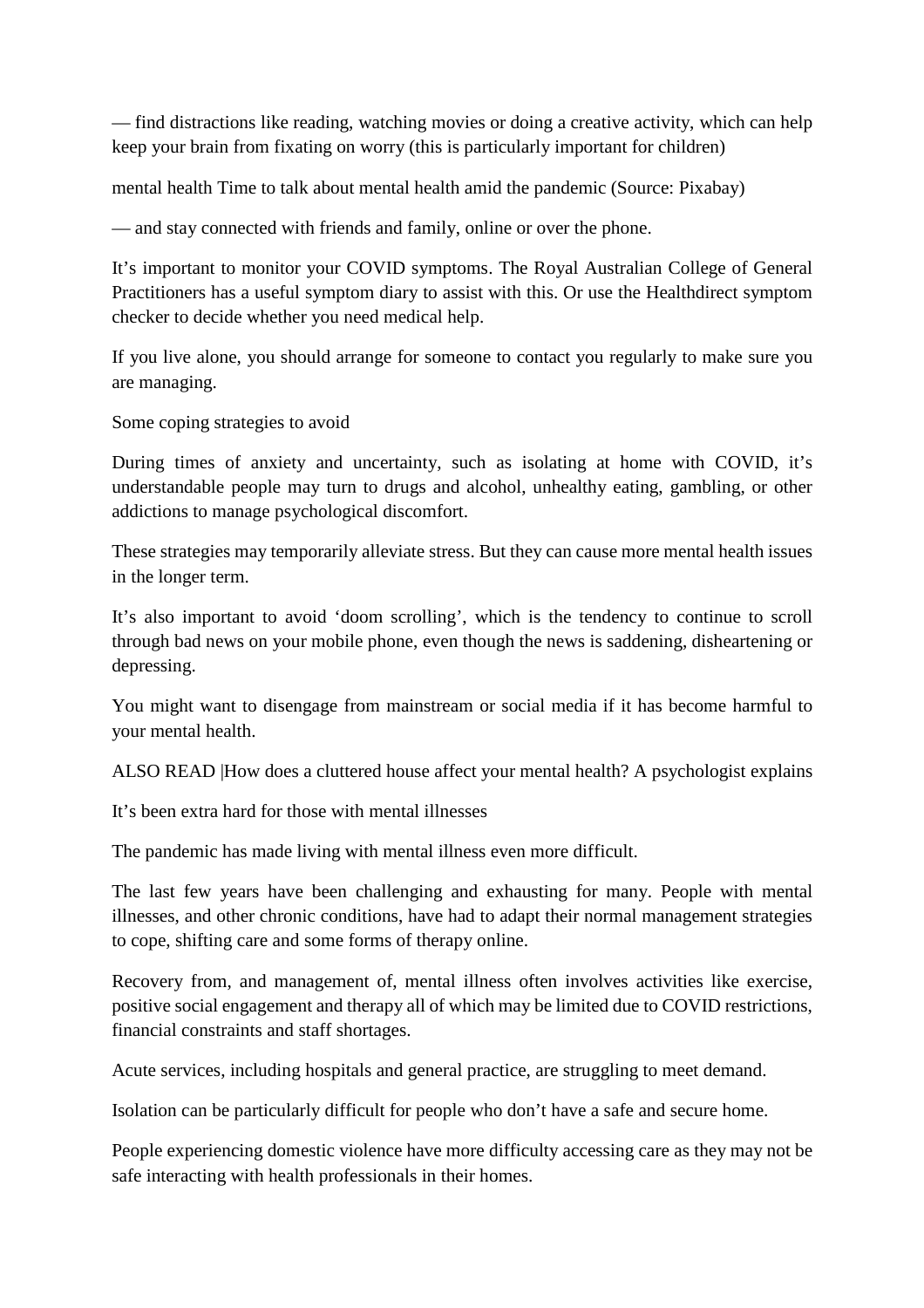Children are at increased risk of harm if they live with domestic violence. They may have no safe places to go when schools or childcare facilities are closed, so family, friends and services like Kids Helpline play an important role in supporting children.

**Health Ministry revises guidelines for management of adult Covid-19 patients**

**Health Ministry revises guidelines for management of adult Covid-19 patients; know more here**

**Dr Shuchin Bajaj said that in the latest guidelines, all previous medicines like Ivermectin, oral steroids, and oral antivirals and plasma therapy, have completely been removed (The Indian Express:20220119)**

https://indianexpress.com/article/lifestyle/health/health-ministry-revises-covid-19-guidelineslatest-medicines-isolation-remdesvir-use-7729425/

Covid preparedness, COVID-19, COVID-19 things to do at home, basic tips for patients being treated at home, safety tips, home care for COVID-19 patients, health, indian express newsHere's what the revised guidelines say (Photo: Pixabay)

The Ministry of Health and Family Welfare has shared revised guidelines for management of adult Covid-19 patients. According to the same, if cough persists for more than two-three weeks, it is necessary to check for tuberculosis and other conditions in Covid-19 patients.

The revised guidelines, which have been issued amid rising Covid cases in the country, also suggest that there is no evidence of benefit for injectable steroids in those not requiring oxygen supplementation, or on continuation after discharge in moderate risk category

Covid-19 home care guideline |Covid-19 revised guidelines for quarantine: Your complete guide to caring for someone at home

It states that anti-inflammatory or immunomodulatory therapy (such as steroids) can have risk of secondary infection such as invasive mucormycosis when used too early, at higher dose, or for longer than required — which was the case during Delta Plus-driven second Covid wave.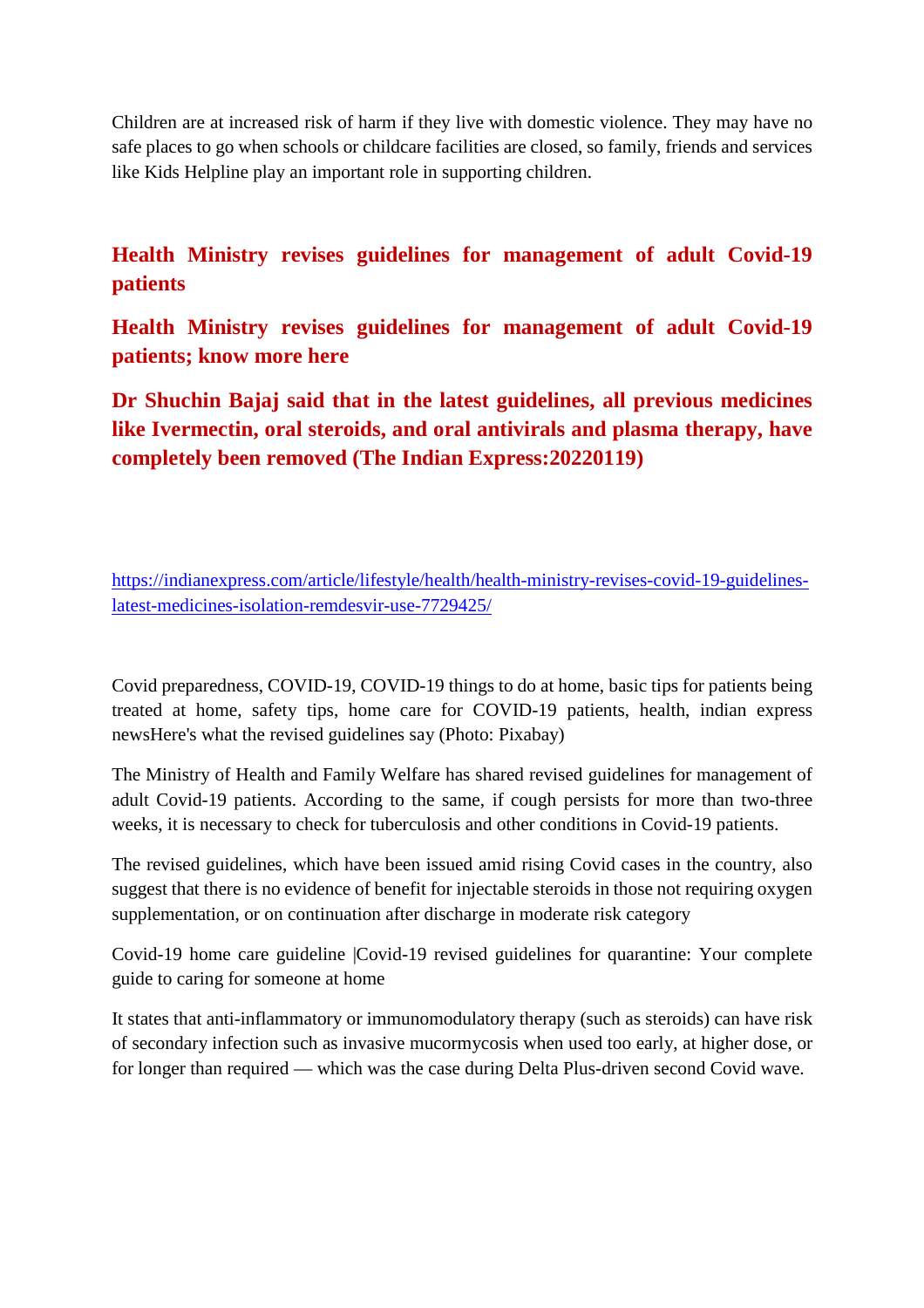The guidelines, drafted by experts from the Indian Council of Medical Research-Covid19 Task Force, AIIMS, and Directorate General of Health Services, continue to not recommend medicines like antibiotics doxycycline and azithromycin, and antiparasitic Ivermectin for mild cases of Covid-19, which are to be managed at home in isolation.

Dr Shuchin Bajaj, founder director, Ujala Cygnus Group of Hospitals told indianexpress.com that in the latest guidelines, all previous medicines like Ivermectin, oral steroids, oral antivirals and plasma therapy, etc, have completely been removed.

All the drugs that were included before or that were being prescribed all this while, including antibiotics like Doxycycline, Azithromycin which actually work on bacteria and not on virus, said Dr Trupti Gilada, infectious disease specialist, Masina Hospital, Mumbai.

"Ivermectin which is a anti worm medicine and doesn't work on the virus again so these three medicines have been excluded and have got no role in management of mild COVID. The other drugs that do not find their place in the guidelines are Favipiravir; the recently approved Molnupiravir about which ICMR did express its concerns over adverse effects, so those have not been included in the guideline and therefore, should not be prescribed the way they still are being prescribed extremely commonly. The third important drug that is excluded from the guidelines but is still being prescribed is monochronal antibody cocktails – they are effective only in those individuals who have high risk of progression from a moderate to a severe disease and have not had previous immunity and most importantly if it is a delta variant, monochronal antibody cocktails have no role in the management of Omicron and we all know the vast majority of cases we are seeing currently are Omicron," said Dr Gilada.

For mild cases, the guidelines state home isolation with physical distancing, indoor mask use, and strict hand hygiene. It is paramount to seek immediate medical attention if there is difficulty in breathing or oxygen saturation drops below 93, or high grade fever/severe cough last for more than five days, the guidelines states.

Moderate patients will have to be admitted in ward if the oxygen levels of SpO2: 92-96 per cent (88-92 per cent in patients with COPD) is not met.

Covid-19 is classified mainly into three types: mild cases — one without breathlessness and no oxygen requirement; moderate — breathlessness or oxygen requirement of Sp02 level 90 to 93 per cent, and severe — patient with respiratory distress or Spo2 level less than 90 per cent. "Hospital care is required for patients with moderate and severe disease. Patient with mild disease can be managed with symptomatic treatment and home isolation with regular monitoring of temperature and oxygen saturation," said Dr Rakesh Rajpurohit MD, consultant pulmonologist and critical care medicine, Jain multi speciality Hospital Mira Road.

-Preferred devices for oxygenation: non-rebreathing face mask

– Awake proning is encouraged in all patients requiring supplemental oxygen therapy (sequential position changes every 2 hours).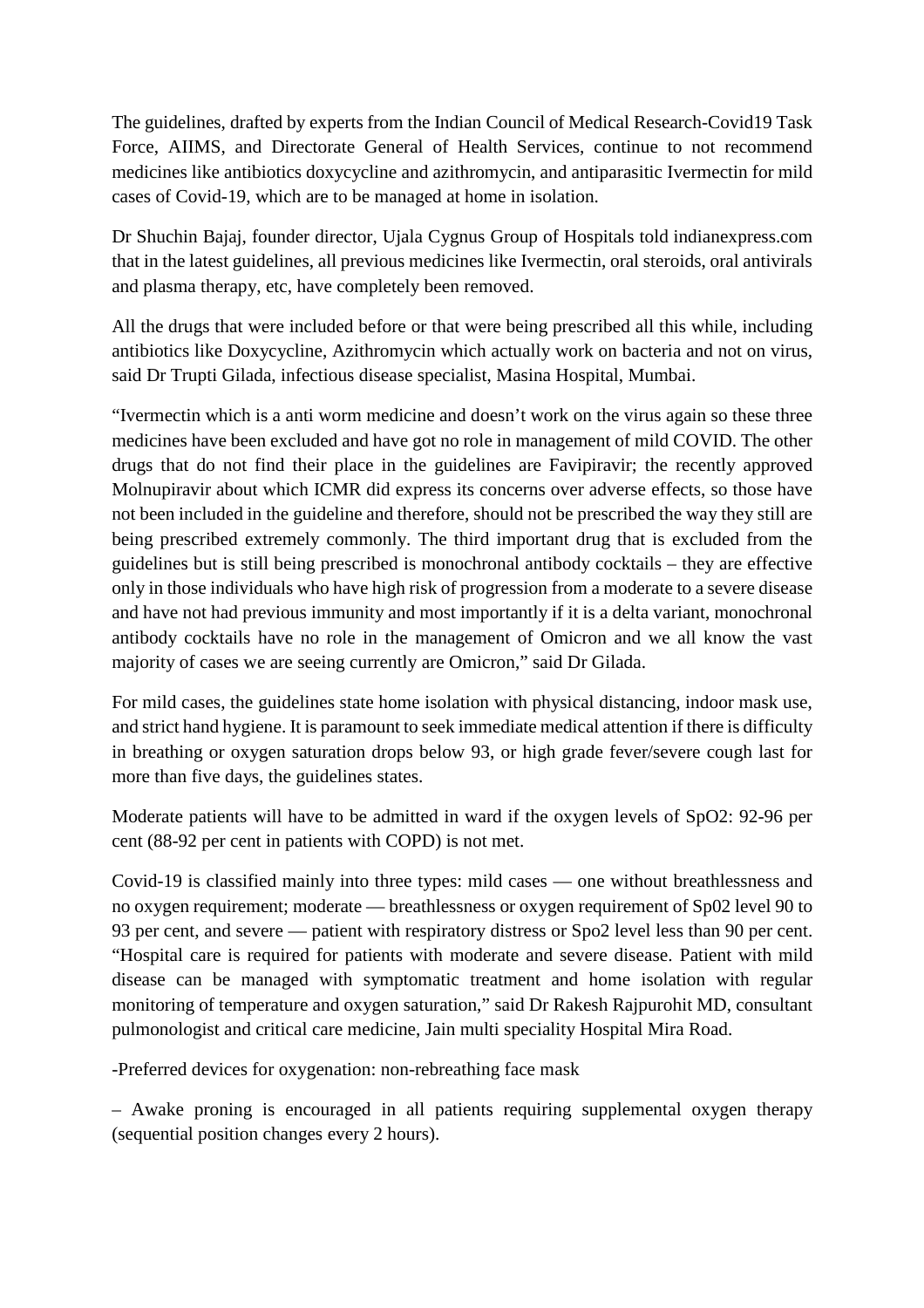The guidelines continue to recommend emergency use of remdesivir in moderate to severe disease level of patients with 10 days of onset of symptoms. However, the patients should not be on IMV or ECMO which require supplemental oxygen support. "Even remdesivir has been given only a very extremely limited role to be given in some selected patients. It's not to be given freely. Only inhalational and injectable steroids should be given in severe cases," said Dr Bajaj.

covid Not all cases require hospitalisation (Source: Express Photo by Amit Mehra)

The guidelines mention

Consider remdesivir for five days to treat hospitalised patients with Covid-19 (No evidence of benefit for treatment more than 5 days)

\*Not to be used in patients who are not on oxygen support or in home setting.

\*Monitor for RFT and LFT (remdesivir not recommended if eGFR5times UNL)(not an absolute contraindication).

Recommended dose: 200 mgIV on day1 followed by 100mg IV OD for next four days.

The most commonly reported symptoms of Covid-19 are:

\*Dry cough, cold, sore throat

\*Fever or chills

\*Fatigue, tiredness, muscle or body aches

\*Headache

\*Congestion or runny nose

\*Shortness of breath or difficulty breathing

\*Loss of appetite/taste/smell

Experts say that the severity and duration of symptoms for people who have Covid-19 can vary; for most people, usually the symptoms take 7-14 days to subside. Some people may have no symptoms while others may require hospitalisation. Recovery from symptoms varies from person to person.

So, what is the takeaway from the latest guidelines?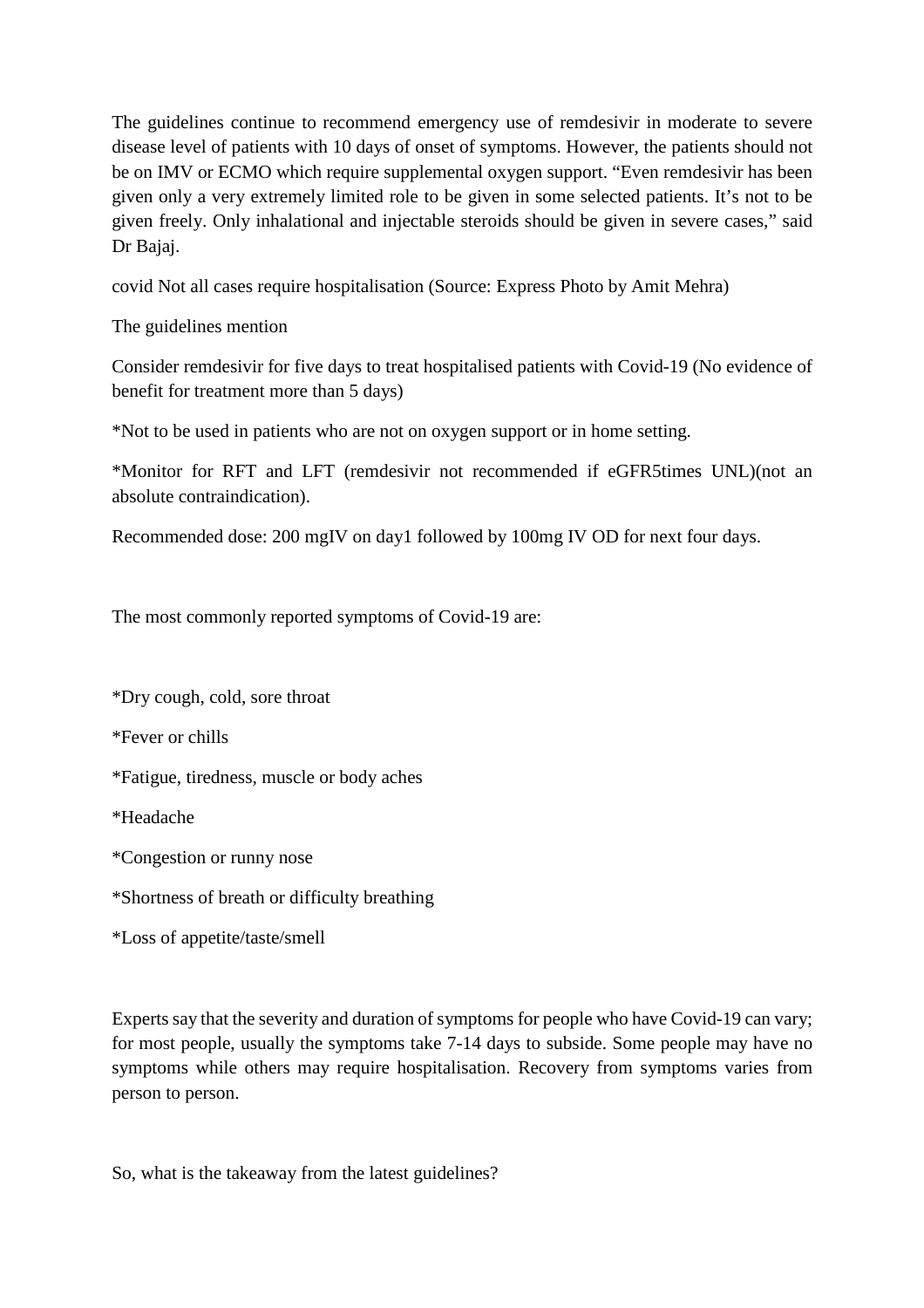The most important takeaway from the current guidelines is that almost all cases with mild Covid-19 can be managed without using too many drugs and just giving symptomatic treatment. "This means paracetamol for fever, decongestants for congestion, and cough syrup for cough. It can also be managed without doing too many investigations. So there is no role of doing blanket CT Scans or blanket blood tests or blanket X-Rays for every individual that come in with Covid-19. These patients can be managed just the way other viral fevers are managed with symptomatic treatment without doing too many investigations or no investigations at all," asserted Dr Gilada.

#### **Food and Nutrition**

# **Nutritionist shares simple trick to plate your meals in a healthy, balanced way(The Indian Express:20220119)**

https://indianexpress.com/article/lifestyle/health/nutritionist-create-balanced-mealweightloss-protein-carbs-fats-diet-7695889/

"A meal which is delicious, packed with nutrients, and fills you up are three main factors you should be looking at while plating," said nutritionist Nancy Dehra

dietHere's what to know about a balanced meal. (Source: Getty Images/Thinkstock)

Consuming a well-balanced meal not only keeps unnecessary hunger pangs away, but also helps sustain energy levels throughout the day. But, despite knowing the many benefits of a balanced, portioned meal, we are far from eating right, say experts.

ALSO READ |Are your meals well-balanced? Here's what you need to know

"A lot of us struggle completing our daily protein intake. Protein is required by our body to do a variety of functions. Hence, fulfilling protein needs can actually mean preserving good organ health. Now creating a balanced meal would mean better understanding of your food choices. A meal which is delicious, packed with nutrients, and fills you up are three main factors you should be looking at while plating your meal," explained nutritionist Nancy Dehra in an Instagram post.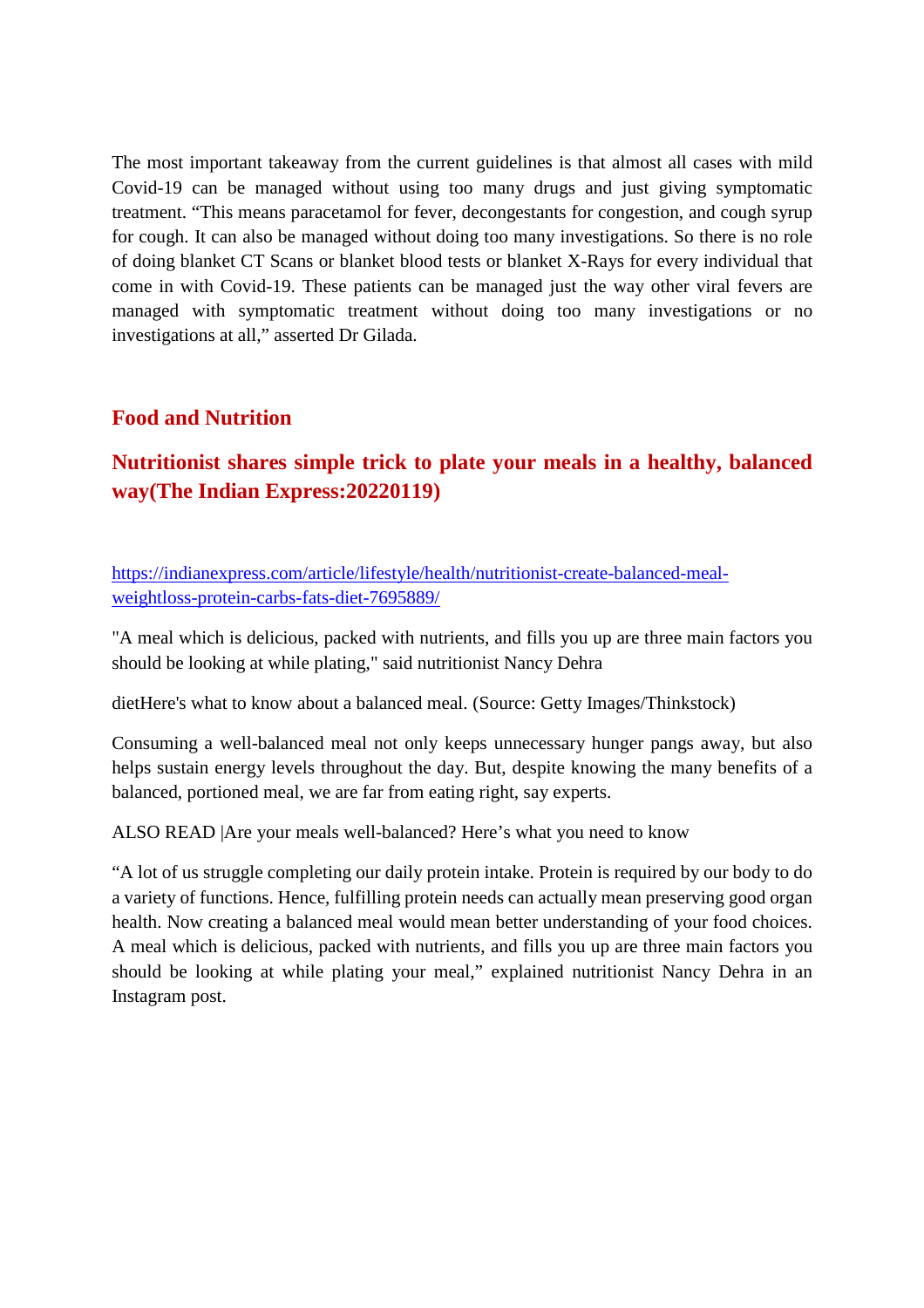#### **COVID-19 health emergency**

# **COVID-19 health emergency could be over this year, WHO says (The Hindu:20220119)**

https://www.thehindu.com/sci-tech/health/covid-19-health-emergency-could-be-over-thisyear-who-says/article38289812.ece

"We have a chance to end the public health emergency this year if we do the things that we've been talking about," Dr. Michael Ryan said

The worst of the coronavirus pandemic — deaths, hospitalisations and lockdowns — could be over this year if huge inequities in vaccinations and medicines are addressed quickly, the head of emergencies at the World Health Organisation (WHO) said on January 18.

Dr. Michael Ryan, speaking during a panel discussion on vaccine inequity hosted by the World Economic Forum (WEF), said "we may never end the virus" because such pandemic viruses "end up becoming part of the ecosystem". But "we have a chance to end the public health emergency this year if we do the things that we've been talking about", he said.

Comments will be moderated by The Hindu editorial team.

Comments that are abusive, personal, incendiary or irrelevant cannot be published.

Please write complete sentences. Do not type comments in all capital letters, or in all lower case letters, or using abbreviated text. (example: u cannot substitute for you, d is not 'the', n is not 'and').

We may remove hyperlinks within comments.

Please use a genuine email ID and provide your name, to avoid rejection.

Trending in Health

Students pose for photographs after COVID 19 vaccination at a school in Kochi.A moment to savour for India's public health system

A year after the launch of the COVID vaccination drive, a look at the challenges that were overcome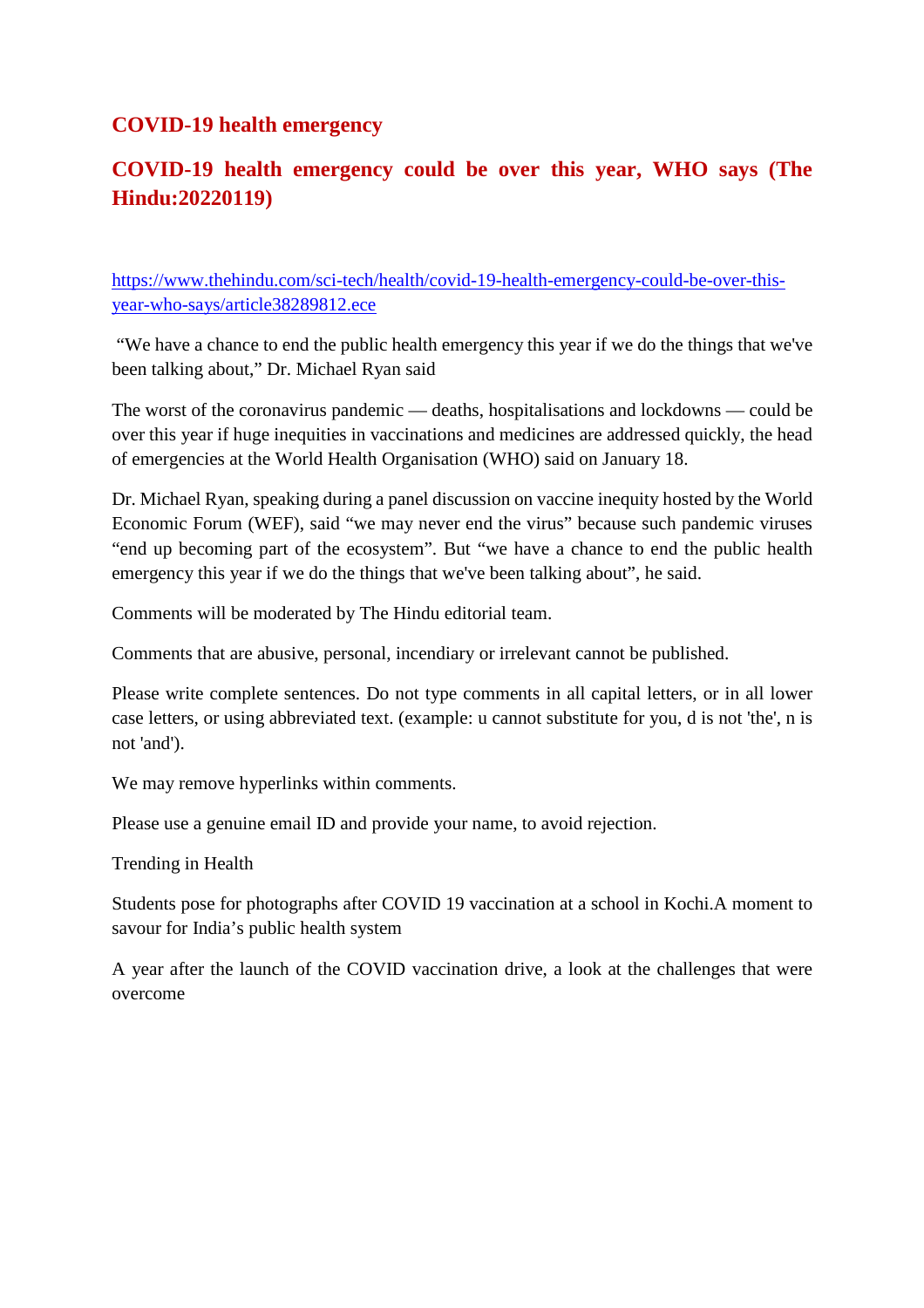# **ICMR**

#### **The revised testing strategy of the ICMR(The Hindu:20220119)**

https://www.thehindu.com/sci-tech/health/the-revised-testing-strategy-of-theicmr/article38285562.ece

Why is there a change in testing protocol? How is the spread of Omicron going to be monitored?

The story so far: With the highly transmissive Omicron variant now recorded in most States, and given the mild symptoms seen in people who are fully vaccinated, the Indian Council of Medical Research (ICMR) has issued a revised testing strategy advisory on January 10. The new advisory replaces the one last issued on September 4, 2020.

### Pregnancy

जिलास्तर पर बनाए जाएंगे पिंक बूथ, महिलाओं को टीका लगवाने से बच्चों को नुकसान नहीं इसके बारे में जागरूक करगे**सिुवधा : गभवती को घर पर ही टीका लगेगा( Hindustan :20220119)**



राजधानी म

लोगों को कोरोना से बचाने के लिए टीकाकरण जारी है। लक्ष्मी नगर स्थित एक टीकाकरण केंद्र पर मंगलवार को टीका लगाती स्वास्थ्यकर्मी। • संचित खन्ना

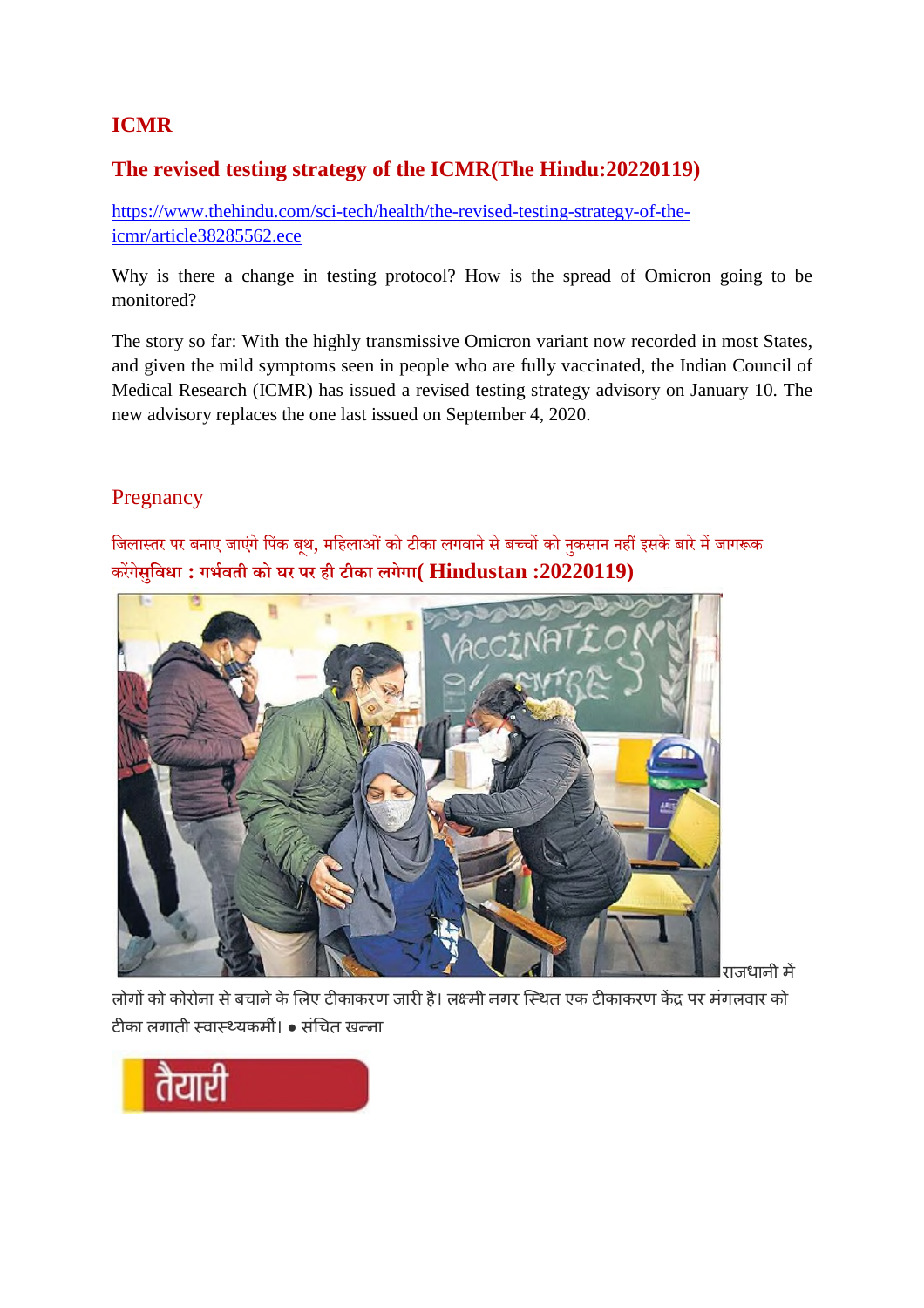$4000$  अाशा और आंगनबाड़ी लिए लगाई जाएंगी। ↑↑ जिले में महिलाओं के लिए पिंक<br>↑ । वैक्सीनेशन बूथ बनाएं जाएंगे।  $1.22$  करोड़ डोज महिलाओं  $1.20$  करोड़ दूसरी डोज  $6.49$  लाख टीका 15 से<br> $6.49$  17 आयु वर्ग वालों<br>को लग चुका है। आशा और आंगनबाड़ी वर्कर जागरूक करेंगी ● अताख गर्भवती महिलाओं को<br>● अतिंड टीका लग चुका है ।  $500$  सहेली समन्वय केंद्र की भी

 $1.61$  लाख बूस्टर डोज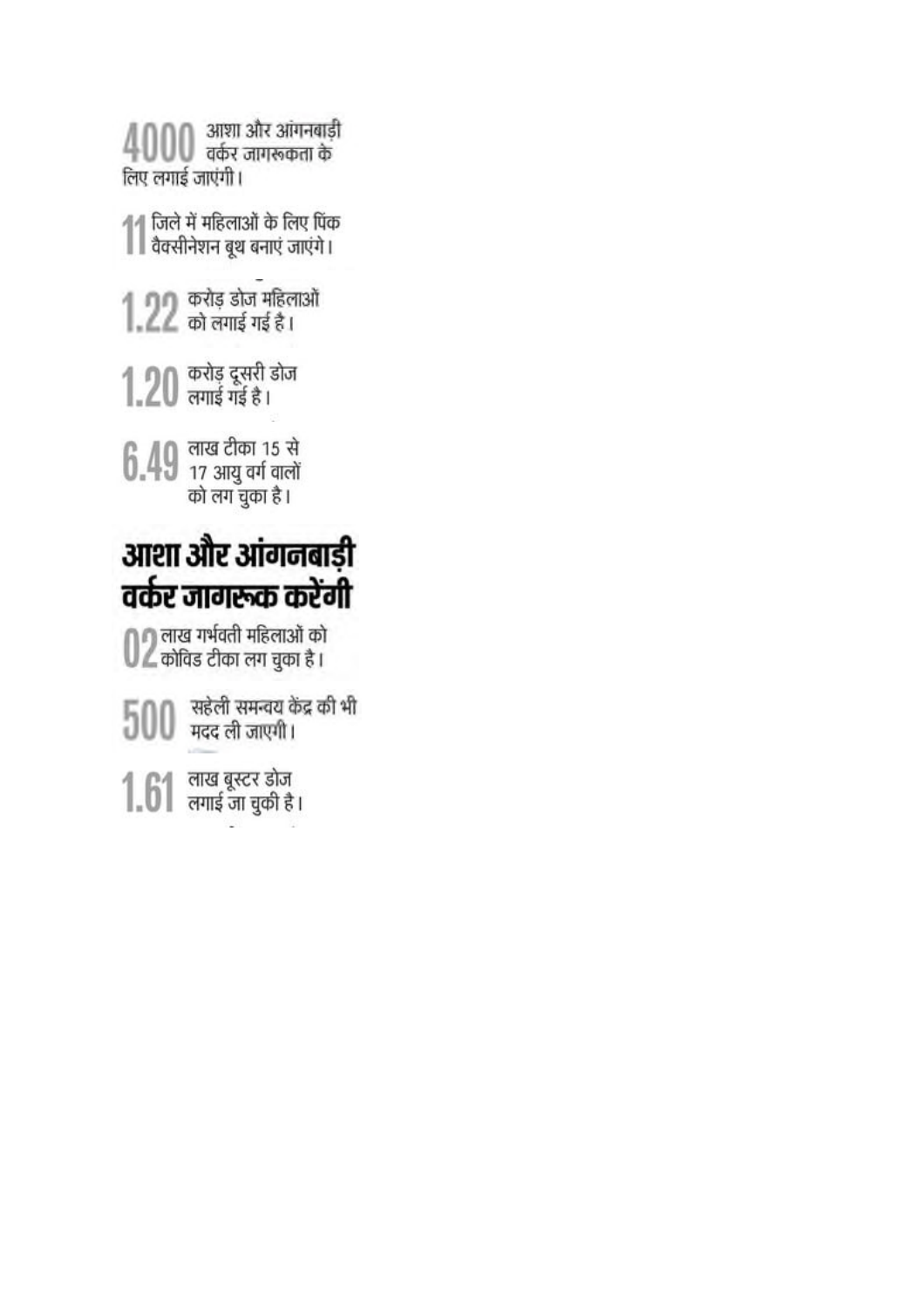

 $1.66$  करोड़ पहली डोज कोविड टीकाकण

2.00 करोड़ से अधिक<br>2.00 डोज दिल्ली में लोगों को दी जा चुकी है।

 $1.64$  करोड़ डोज पुरुषों

# **टकाकरण क का नर ण**

**नई दल(.सं)।** नई दलनगर पालका परषद उपाय सतीश उपायाय नेमंगलवार को किशोरों के टीकाकरण केंद्र का जायजा लिया। इस दौरान उन्होंने अभिभावकों से बच्चों को टीकाकरण करने के लिए प्रेरित करने का आहवान किया।

एनडीएमसी उपाध्यक्ष दिन में अटल आदर्श विद्यालय मोतीबाग पहुंचे। यहां 15 से 18 वर्ष के किशोरों के लिए टीकाकरण केंद्र बनाया गया है। उपाध्याय ने बताया कि एनडीएमसी के अंतर्गत सात कोविड टीकाकरण केंद्र, दो कोविड परीक्षण केंद्र और दो कोविड मोबाइल इकाइयां चलाई जा रही हैं। केंद्रों पर अबतक दो लाख 43 हजार 701 का टीकाकरण किया जा चुका है। यहां मंगलवार को तीन हजार 671 किशोरों ने टीकाकरण की पहली ख़ुराक ली।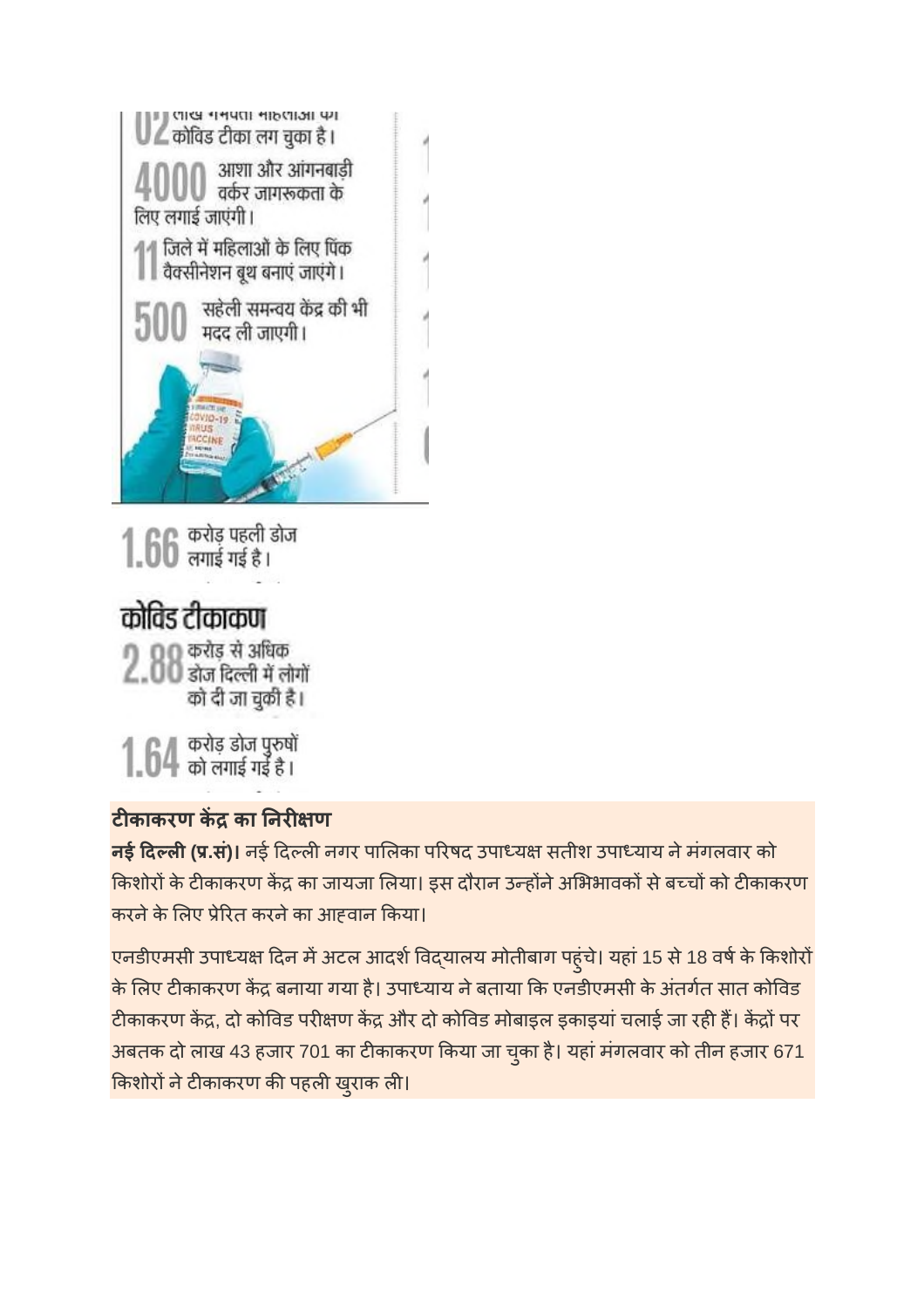**कोरोना के 11684 नए मामलेआए, 38 कमौत**

#### **तारख स य मामले**

3 जनवरी 10986

4 जनवरी 14889

 $5 \overline{x}$ जनवरी 23307

6 जनवरी 31498

7 जनवरी 39873

8 जनवरी 48178

9 जनवरी 60733

10 जनवरी 65806

11 जनवरी 74881

12 जनवरी 87445

13 जनवरी 80417

14 जनवरी 89417

15 जनवरी 93407

16 जनवरी 89819

17 जनवरी 83982

18 जनवरी 78112

**( ोत : दलसरकार)**

# **सं मण दर घटकर 22.47 फसदपर पहुंची**

दिल्ली में कोरोना की जांच के लिए सोमवार को 52002 टेस्ट हुए जिसमें 22.47 फीसदी लोग संक्रमित पाए गए। इन जांच के लिए आरटीपीसीआर से 38849 और रैपिड एंटीजन से 13153 टेस्ट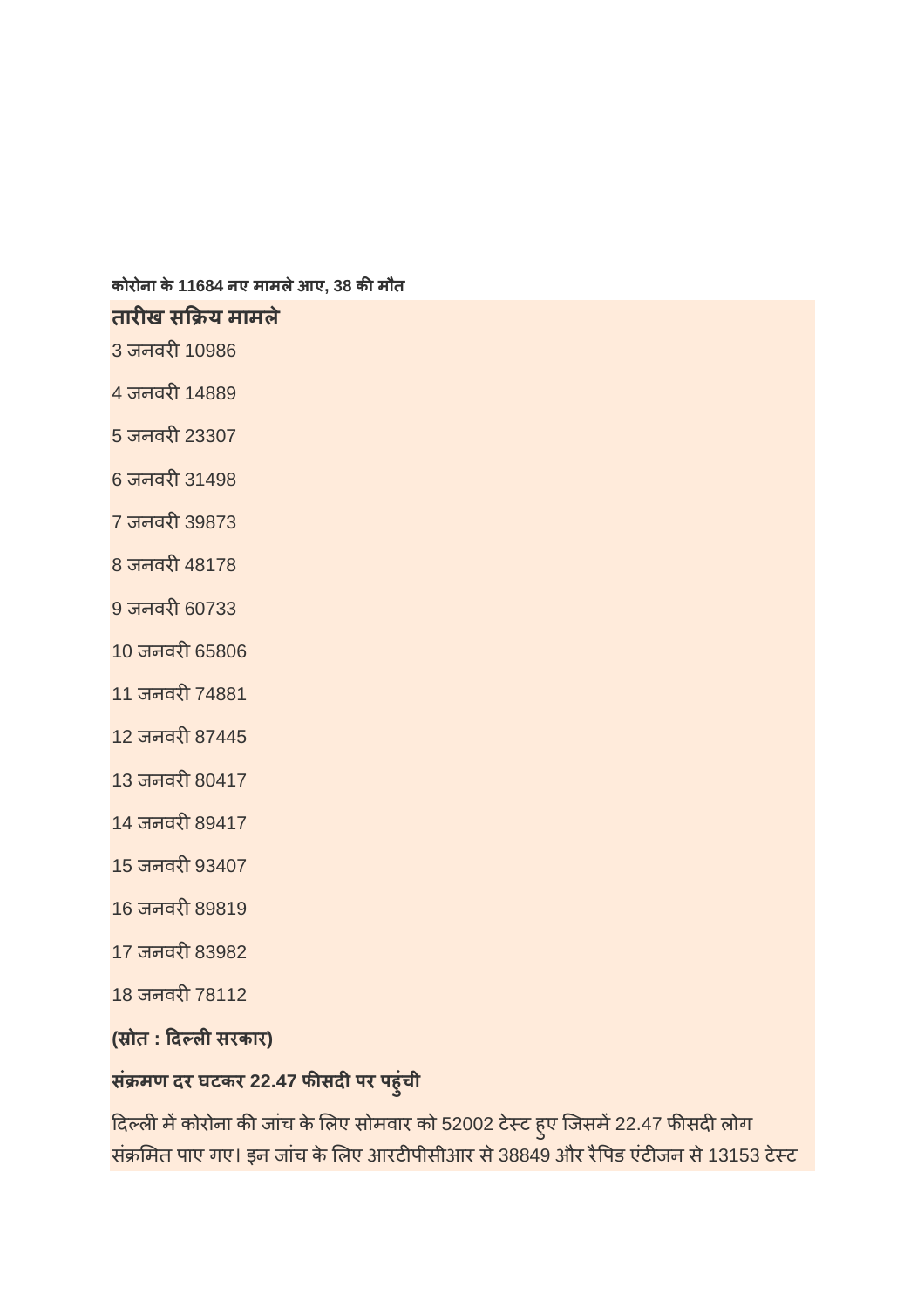हुए। दिल्ली में अभी तक 34156827 टेस्ट हो चुके हैं। दिल्ली में घटते मामलों के बीच कंटेन्मेंट जोन की संख्या बढ़कर 37540 हो गई है।

# **नई दल| वरठ संवाददाता**

राजधानी दिल्ली में मंगलवार को कोरोना के मामले घटने से साथ ही संक्रमण दर में भी गिरावट देखी गई है। हालांकि, मंगलवार को कोरोना संक्रमित 38 लोगों की मौत हो गई। दिल्ली में कोरोना से ठीक होने वाले मरीजों की संख्या भी बढ़ गई है।

दिल्ली के स्वास्थ्य विभाग के अनुसार, मंगलवार को दिल्ली में कोरोना के 11684 नए मामले सामने आए। वहीं, 17516 मरीजों को छुट्टी दी गई, जबकि 38 मरीजों ने कोरोना के कारण दम तोड़ दिया।

दिल्ली में अबतक 1734181 लोग कोरोना से संक्रमित हो चुके हैं। वहीं, इनमें से 1630644 मरीज ठीक हो गए, जबकि 25425 मरीजों ने कोरोना के कारण दम तोड़ दिया। दिल्ली में कोरोना से मृत्युदर घटकर 1.47 फीसदी रह गई है।

**स य मरज घटकर 78 हजार हुए :** वाय वभाग के अनुसार दलमकोरोना के 78112 सक्रिय मरीज हैं। इनमें से होम आइसोलेशन में 63432 मरीज भर्ती हैं। वहीं, कोविड केयर सेंटर में 402, कोविड मेडिकल सेंटर में चार और दिल्ली के विभिन्न अस्पतालों में 2590 मरीज भर्ती हैं।

विभाग के अनुसार, दिल्ली के अस्पतालों में 2730 मरीज भर्ती हैं। इनमें से कोरोना लक्षण के साथ 140 और कोरोना संक्रमित 2590 मरीज भर्ती हैं। कोरोना संक्रमित मरीजों में से 837 मरीज आईसीयू पर, 871 मरीज ऑक्सीजन सपोर्ट पर और वेंटिलेटर पर 139 मरीज भर्ती हैं।

# **Testing**

चिंता:मेट्रो स्टेशन और रेलवे स्टेशन पर नहीं हो रही जांच, होम किट से जांच के आंकड़े भी नहीं जुड़ रहेदिल्ली में **जांच घटी, कई कबंद(Hindustan :20220119)**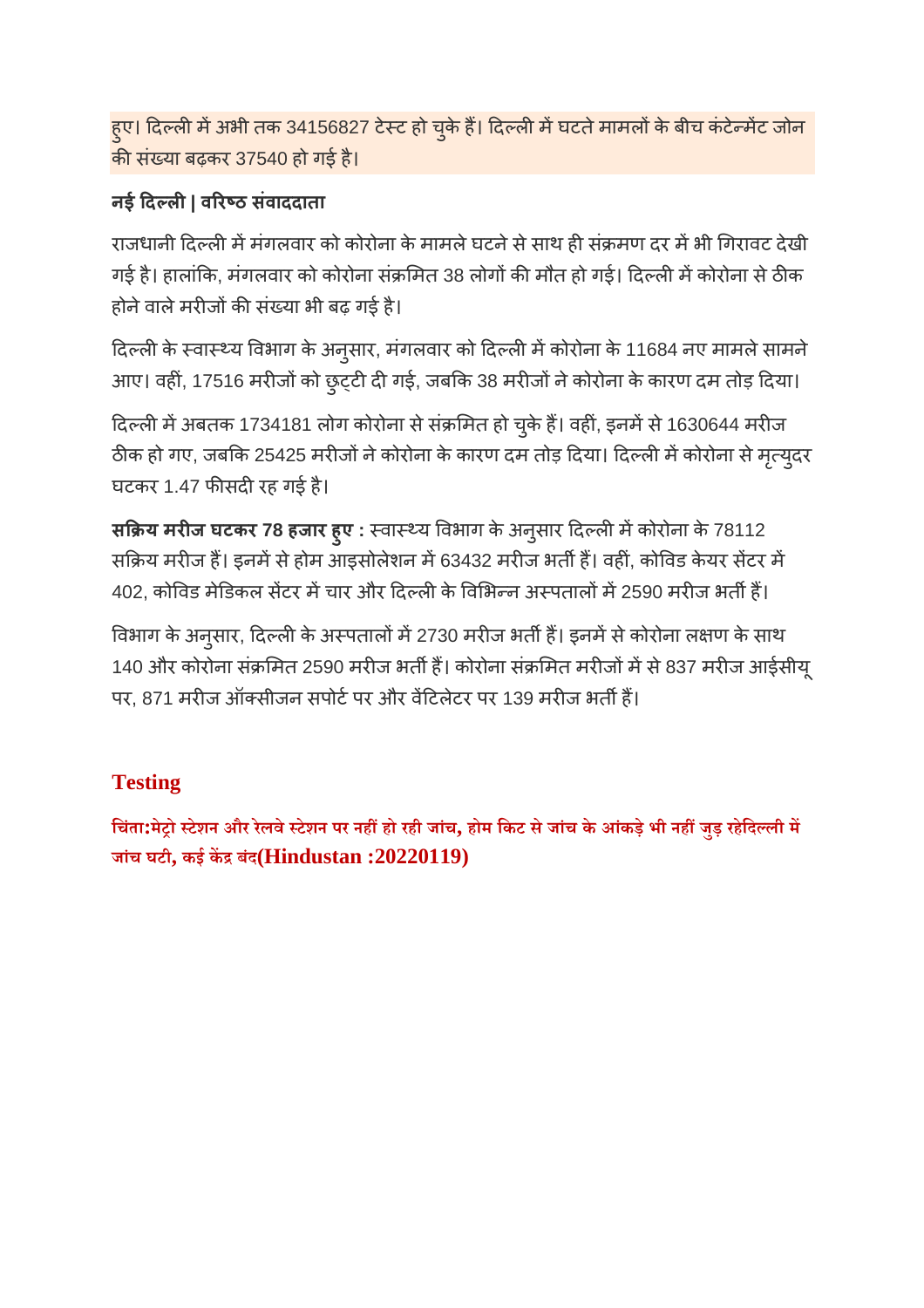



# **15 से18 वषके 50 फसदकशोरको टका लगाया गया**

केंद्रीय स्वास्थ्य मंत्री मनसुख मंडाविया ने मंगलवार को बताया कि देश में 15-18 वर्ष उम्र वाले 50 लोगों का टीकाकरण हो गया है। यह बड़ी उपलब्धि है। उन्होंने ट्वीट किया, कोरोना से लड़ाई का बड़ा दिन। 15-18 आयु वर्ग के हमारे 50 से अधिक लोगों को पहली खुराक मिल चुकी है। टीकाकरण के प्रति आपका उत्साह पूरे भारत के लोगों को प्रेरणा दे रहा है।

#### **सभी का टेट ज रनहं**